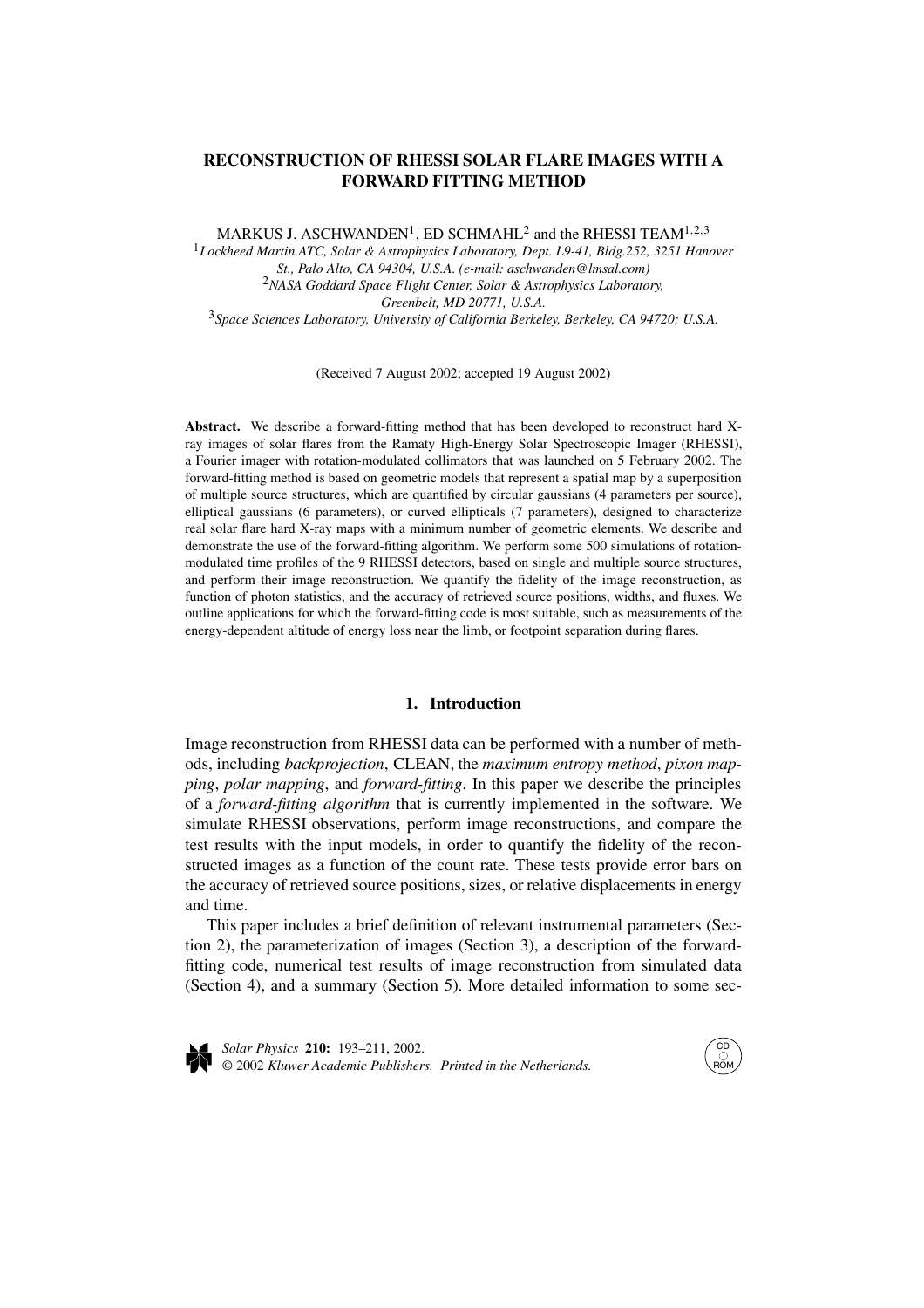tions is provided on the attached CD-ROM, also available at *http://www.lmsal.com/* ∼*aschwand/ eprints/2002\_fwdfit*.

#### **2. Instrument**

### 2.1. INSTRUMENTAL DESCRIPTION OF RHESSI

Technical descriptions of the RHESSI instrument can be found in Lin *et al.* (1993, 1994, 1998) and Dennis *et al.* (1996). The RHESSI webpages (*http://hessi.ssl. berkeley.edu, http://hesperia.gsfc.nasa.gov/ rhessidatacenter/*), contain the most up-to-date information. Here we summarize the instrumental specifications that are most relevant for image reconstruction. For a detailed description of the imaging capabilities of RHESSI, the grid characteristics, the modulation patterns, and the modulation profiles we refer to Hurford *et al.* (2002).

RHESSI employs the technique of Fourier-transform imaging with rotating modulation collimators, using a set of 9 bi-grid collimators with a grid period (pitch) ranging from 34  $\mu$ m to 2.6 mm, separated by a distance of 1550 mm between front grids and rear grids. The grid pitch increases by a factor of  $\sqrt{3}$  from one grid to the next coarser one, yielding a FWHM resolution ranging from 2.26" to  $2.26'' \times \sqrt{3}^8 = 183''$ . This defines the range of spatial scales over which RHESSI is able to map. The full angular resolution of  $\approx 2''$  is achieved at the lowest energies, up to  $\leq 100$  keV. At higher energies, where the thickness of the tungsten grids (Nos.  $2-9$ ) or molybdenum (Mb) grid (No. 1) is not sufficient to completely absorb high-energy photons, the modulational efficiency is thus reduced, restricting the spatial resolution to the spacing of the thicker, fully-absorbing grids, which is  $\approx$  35" above 1 MeV. The angular coverage of an image is thus 2"–183", while the field of view includes the full Sun, as long as the spacecraft spin axis points within  $\approx 12'$  of the Sun center. The temporal resolution for highest quality images is half a spacecraft rotation period (providing maximum uv-coverage in Fourier space), i.e.,  $\approx$  2.0 s, but 'snapshot images' with poorer uv-coverage can be obtained down to tens of ms. The pointing of the spacecraft is determined by the Solar Aspect System (SAS) which measures the direction to the Sun center to sub-second accuracy, and by two redundant systems that measure the roll angles to  $<$  3' – a CCD system and a PMT-based Roll Angle Aspect System (PMTRAS). Great care has been taken to warrant that the relative twist of the finest grid pair is maintained to within  $1'$  by the metering tube structure. Spectroscopy of hard X-rays and gamma rays is achieved with internally segmented germanium detectors (GeDs), placed behind the bi-grid collimators, having diameters of 71 mm and a length of 85 mm. The germanium detectors are cooled down to 75 K, providing *<* 1 keV FWHM energy resolution at 10 keV, increasing to  $\approx$  5 keV at 7 MeV (see Smith *et al.*, 2002).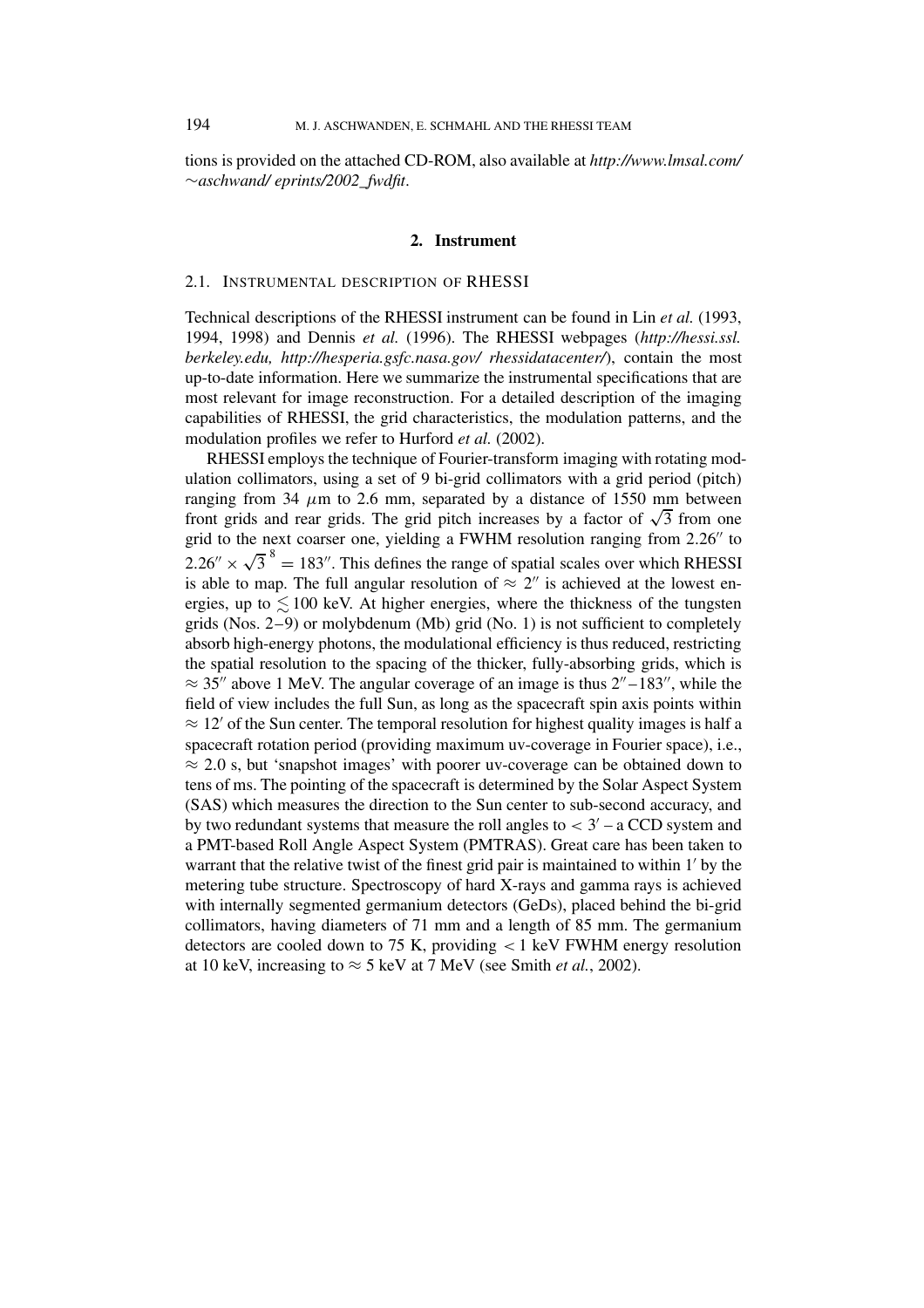#### 2.2. DATA STRUCTURE OF OBSERVATIONS

RHESSI records every photon above a threshold energy of  $\gtrsim$  3 keV as a timetagged event up to a maximum rate of  $\approx 50000 \text{ s}^{-1}$ , while attenuation and decimation schemes take place at higher rates to avoid pulse pileup effects. Thus, the telemetry data contain photon event information for each of the 9 detectors, tagged with a time accuracy of 1 *µ*s (called Photon Event List).

For standard image processing, the time-tagged photon events are binned into time intervals that resolve the grid-induced modulation due to the spinning spacecraft. The number of modulations per rotation depends on the angular distance *r* of the observed source from the spacecraft spin axis, divided by the angular pitch  $p_l = 4.52'' \sqrt{3}^{(l-1)}$  of the collimator  $(l = 1, ..., 9)$ ,

$$
N_l^{\text{mod}} = \frac{4r}{p_l} = \frac{0.88 \, r''}{\sqrt{3}^{(l-1)}} \, , \quad l = 1, \dots, 9 \, . \tag{1}
$$

For a maximum field of view of  $r \leq 1^{\circ}$  we record  $N_1^{\text{mod}} = 3185$  modulations for the finest grid ( $l = 1$ ) and  $N_9^{\text{mod}} = 39$  modulations for the coarsest grid ( $l = 9$ ). The required time binning to resolve at least 2 data points per modulation period is thus

$$
\Delta t_l^{\text{mod}} = \frac{T^{\text{rot}}}{2N_l^{\text{mod}}} = 0.6 \left(\frac{r''}{3600''}\right)^{-1} \sqrt{3} \, \text{ms} \,,\tag{2}
$$

ranging from  $\Delta t_1^{\text{mod}} \gtrsim 0.6$  ms for the finest grid to  $\Delta t_9^{\text{mod}} \gtrsim 50$  ms for the coarsest grid, for a spacecraft spin period of  $T^{rot} = 4.0$  s. A typical binning of the data is done by the nearest numbers of powers of 2, i.e., the default number of binning intervals varies from 128 (Detector 9) to 8192 (Detector 1), and the corresponding time intervals range from 0.5 ms (Detector 1) to 32 ms (Detector 9). The values of the detector pitch angles  $p_l$  and the default time binning  $\Delta t_i$  are listed in Table I. Thus the typical data structure used for image processing consists of 9 arrays of *modulation profiles*  $N_l^{obs}(t_k)$  for the detectors  $l = 1, \ldots, 9$  with variable number of time bins,  $t_k = 1, \ldots, N_l$ , ranging from  $N_1 = 8192$  to  $N_9 = 128$ , amounting to a total of  $\sum_{l=1}^{9} N_l = 17,792$  data points per spacecraft rotation. This data set of binned photon counts, along with the associated aspect variables, instrumental transmission parameters, amplitudes and phases, livetimes and other quantities required for mapping, is called the Calibrated Event List in the RHESSI jargon.

#### **3. Parameterization of Maps**

The simulation of maps as well as the forward-fitting method require a parameterization of the geometry of source morphologies. Hard X-ray sources in solar flares are known to appear as (often unresolved) point sources, double sources, multiple sources, or parts of flare loops (Sakao, 1994; see also *Yohkoh/HXT Image*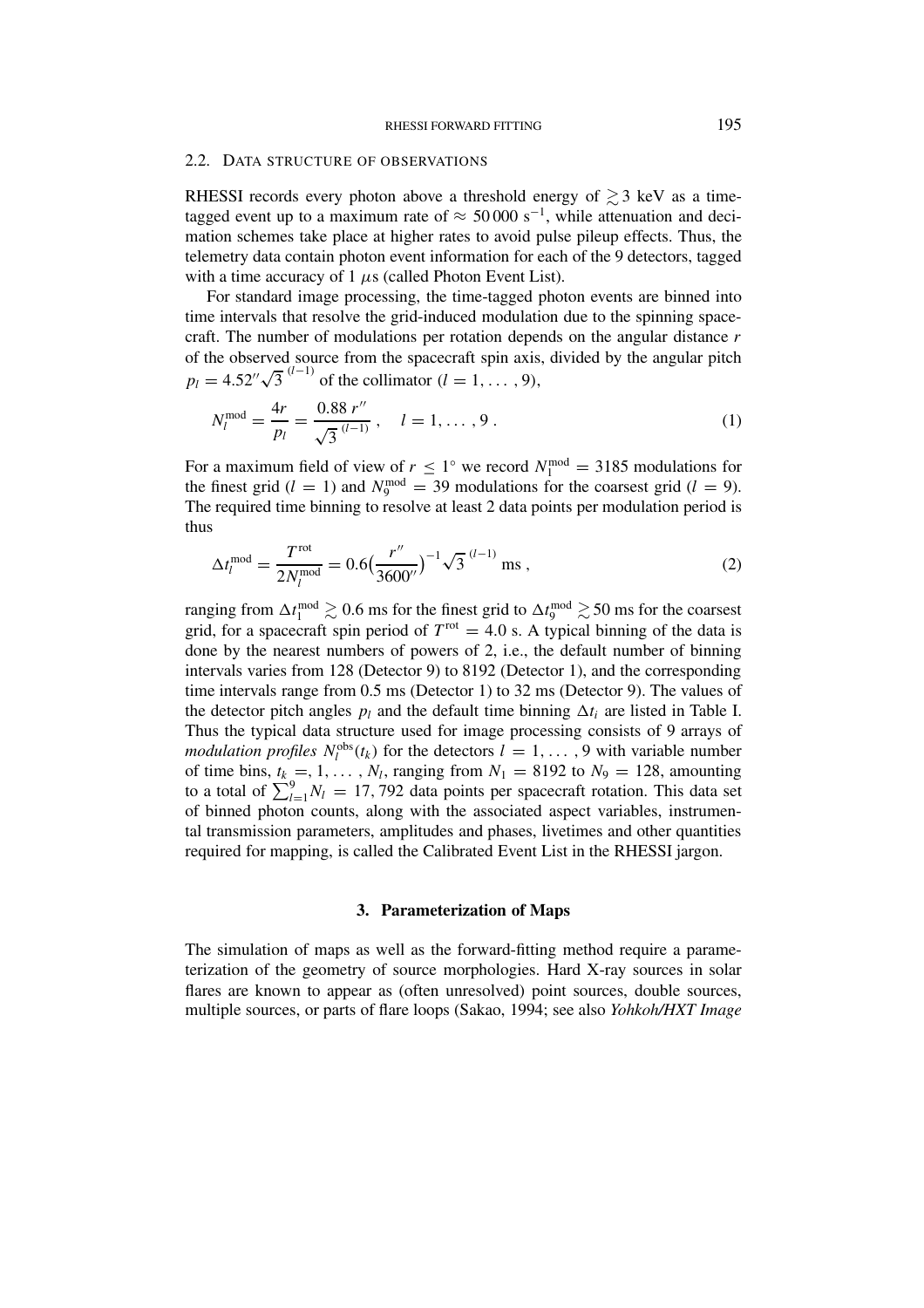| Detector       | Angular | <b>FWHM</b> | Modulation            | Data                      | Time              | Minimum                 |
|----------------|---------|-------------|-----------------------|---------------------------|-------------------|-------------------------|
| No.            | pitch   | resolution  | per                   | time bins <sup>b</sup>    | bin               | count rate <sup>c</sup> |
|                |         |             | rotation <sup>a</sup> |                           |                   | $R_l^{\min}$            |
| l              | $p_l$   | $\alpha_l$  | $N_I^{\text{mod}}$    | $N_l^{\text{bin}}$        | $\Delta t_l$ (ms) | $(s^{-1} SC^{-1})$      |
| 1              | 4.52''  | 2.26''      | 3168                  | $2^{13} = 8192$           | 0.512             | 900                     |
| $\overline{2}$ | 7.84''  | 3.92''      | 1829                  | $2^{12} = 4096$           | 1.024             | 450                     |
| 3              | 13.57'' | 6.79''      | 1056                  | $2^{11} = 2048$           | 2.048             | 220                     |
| $\overline{4}$ | 23.5''  | 11.8''      | 609                   | $2^{10} = 1024$           | 4.096             | 110                     |
| 5              | 40.7''  | 20.4''      | 352                   | $2^{10} = 1024$           | 4.096             | 110                     |
| 6              | 70.5''  | 35.3''      | 203                   | 2 <sup>9</sup><br>$= 512$ | 8.192             | 54                      |
| 7              | 122.2'' | 61.1''      | 117                   | 2 <sup>9</sup><br>$= 512$ | 8.192             | 72                      |
| 8              | 211.6'' | 105.8''     | 68                    | $2^8$<br>$= 256$          | 16.384            | 38                      |
| 9              | 366.5'' | 183.2"      | 39                    | $2^{7}$<br>128            | 32.768            | 17                      |
|                |         |             |                       |                           |                   |                         |

| <b>TABLE I</b>         |  |  |  |  |  |
|------------------------|--|--|--|--|--|
| RHESSI data structure. |  |  |  |  |  |

aFor a source with a distance of 1◦ from spin axis.

bDefault values for time binning.

 $\epsilon$ Minimum count rate to produce detectable modulation, producing r.m.s. fluctuations of the modulation profiles that exceed the Poisson fluctuations.

*Catalogue* by Kosugi *et al.*, 1995, and Sato *et al.*, 1998). We adopt the philosophy that such maps can mathematically be represented as a superposition of a few elementary geometric shapes.

### 3.1. GEOMETRY OF ELEMENTARY SOURCE STRUCTURES

The simplest shape is a point source, placed at location  $(x_i, y_i)$ , with a flux amplitude *fi*. Every point source has also a finite width, regardless whether this width represents the physical extent of the source or the apparent size of an unresolved source, as rendered by the instrumental point-spread function. Thus, it is most natural to characterize a point source with a gaussian width  $w_i$ , so that its 2dimensional distribution in a map is defined by 4 parameters  $(x_i, y_i, f_i, w_i)$ ,

$$
F(x, y) = f_i \exp\left[-\frac{(x - x_i)^2 + (y - y_i)^2}{2w_i^2}\right].
$$
 (3)

In the next step, we generalize a circular gaussian geometry to an elliptical shape, which can be defined by two additional parameters, the eccentricity  $e_i$  and the tilt angle  $\alpha_i^{\text{tilt}}$ . We define the departure from circularity by the ratio of the ellipse half-axis  $w_i^x$  along the *x*-axis to the half-axis  $w_i^y$  along the *y*-axis (Figure 1, top), and subtract the value of one to render the parameter zero for circular symmetry  $(w_i^x = w_i^y)$ , i.e.,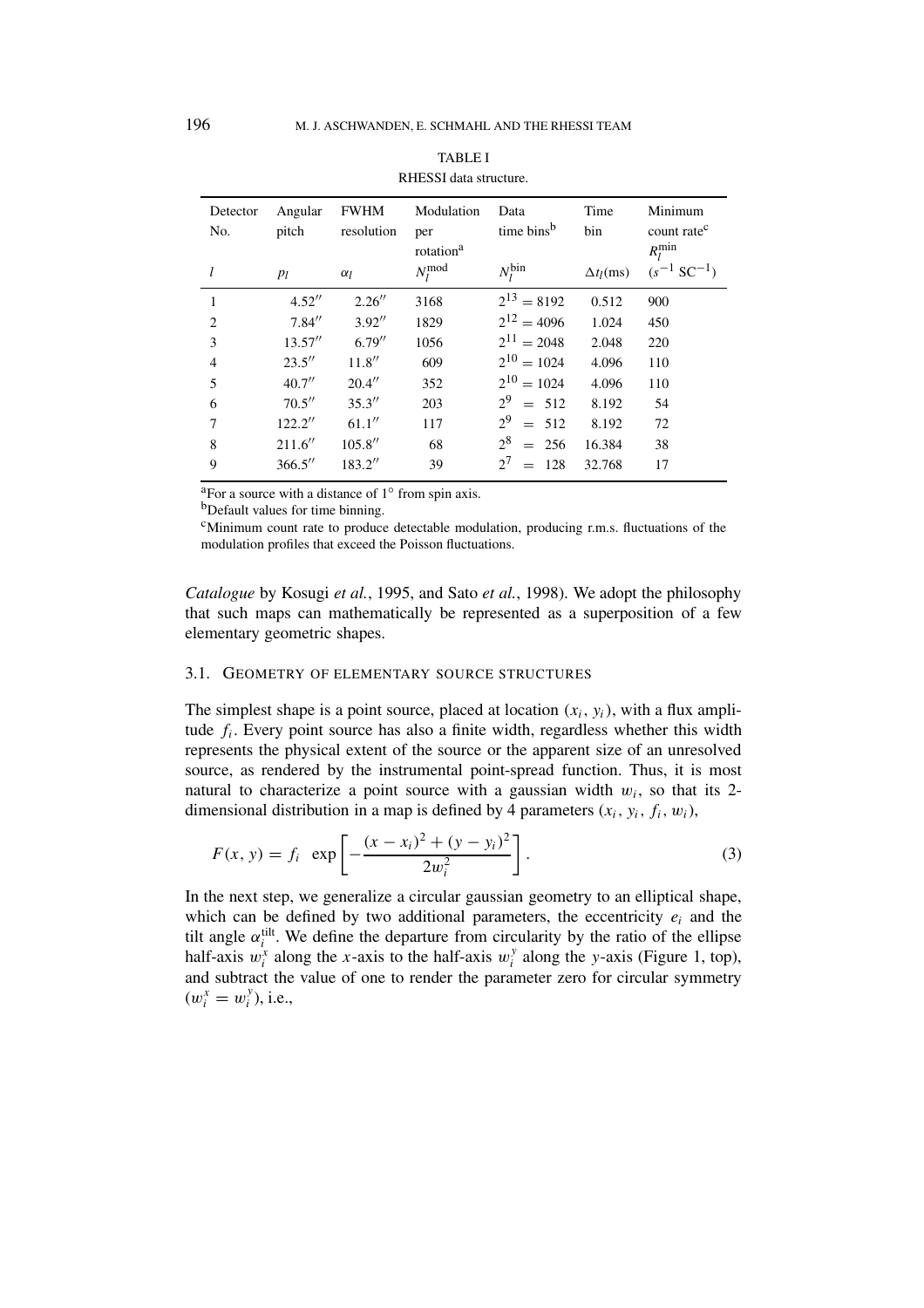

*Figure 1.* The parameterized model maps, using circular gaussians (4 parameters,  $x_i$ ,  $y_i$ ,  $w_i$ ,  $f_i$ ), elliptical gaussians (6 parameters, ...,  $e_i$ ,  $\alpha_i^{\text{tilt}}$ ), and curved ellipticals (7 parameters, ...,  $\rho_i^{\text{curv}}$ ), are defined in the *upper panels*. The *middle* and *lower rows* show 4 examples with superpositions of the basic geometric elements defined above (with 1, 2, 3, 4 elements, requiring 4, 8, 14, 18 free parameters, respectively).

$$
e_i = \left(\frac{w_i^x}{w_i^y} - 1\right) \tag{4}
$$

The 2-dimensional distribution of an elliptical gaussian is then

$$
F(x'', y'') = f_i \exp\left[-\frac{(x'' - x_i)^2}{2w_i^2} - \frac{(y'' - y_i)^2}{2w_i^2}(e_i + 1)^2\right].
$$
 (5)

To obtain the 2-dimensional distribution of an elliptical gaussian in an arbitrary orientation, the coordinates  $(x'', y'')$  aligned with the elliptical major and minor axes have to be rotated by the tilt angle  $\alpha_i^{\text{tilt}}$  (defined anti-clockwise with respect to the *x*-axis),

$$
x = x'' \cos(\alpha_i^{\text{tilt}}) - y'' \sin(\alpha_i^{\text{tilt}}), \tag{6}
$$

$$
y = x'' \sin(\alpha_i^{\text{tilt}}) + y'' \cos(\alpha_i^{\text{tilt}}). \tag{7}
$$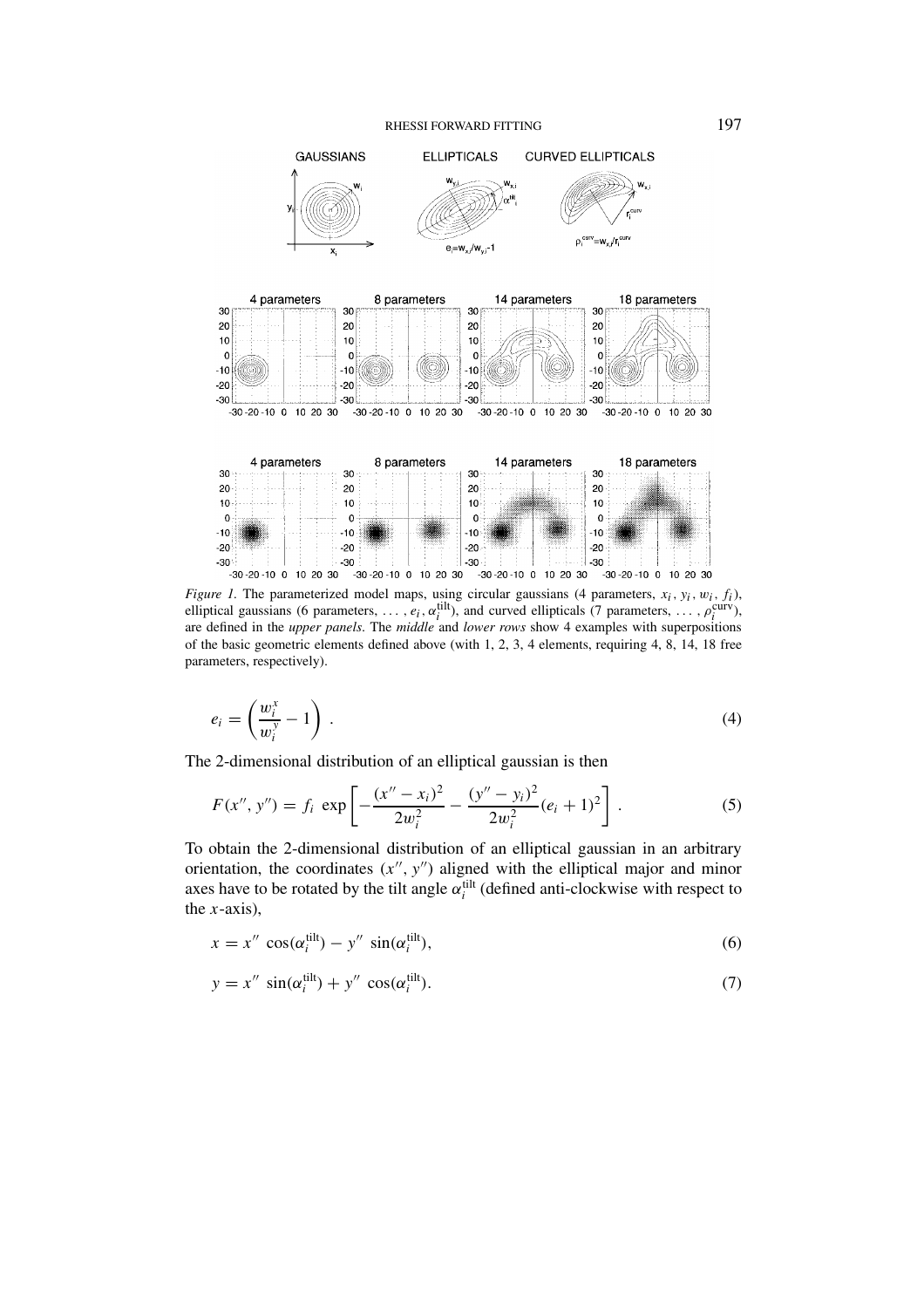In order to provide geometric elements that can represent loop-like shapes we go a step further and introduce curved gaussians, which require only one additional parameter, the curvature radius  $r<sup>curv</sup>$ . It is mathematically more convenient to choose the reciprocal curvature radius, because this way we have no singularity  $r^{\text{curv}} = \infty$ for uncurved ellipticals or gaussians, and this additional parameter is then zero if no curvature is wanted. We define a dimensionless parameter  $\rho_i^{\text{curv}}$  by the ratio of the gaussian width  $w_i$  along the *x*-axis to the curvature radius  $r_i^{\text{curv}}$ ,

$$
\rho_i^{\text{curv}} = \frac{w_i}{r_i^{\text{curv}}} \,. \tag{8}
$$

For coordinate transformations from curved ellipse coordinates  $(x'', y'')$  into cartesian coordinates  $(x, y)$ , it is most convenient to use the rotation angle  $\alpha^{\text{curv}}$  that measures the *x*-position on the curved *x*-axis with respect to the curvature center (Figure 1, top right),

$$
\alpha^{\text{curv}} = \frac{x''}{r_i^{\text{curv}}} = \frac{x''}{w_i} \rho_i^{\text{curv}}.
$$
\n(9)

The transformation from curved ellipse coordinates  $(x'', y'')$  into cartesian coordinates  $(x', y')$  is then simply

$$
x' = (r_i^{\text{curv}} + y'')\sin(\alpha^{\text{curv}}),\tag{10}
$$

$$
y' = (r_i^{\text{curv}} + y'') \cos(\alpha^{\text{curv}}). \tag{11}
$$

With a subsequent rotation by the orientation angle  $\alpha_i^{\text{tilt}}$ , the cartesian ellipse coordinates  $(x', y')$  can then be rotated into the Cartesian reference system  $(x, y)$  (by substituting  $(x', y')$  from Equations (10) and (11) into  $(x'', y'')$  of Equations (6) and (7)).

## 3.2. MAP PARAMETERIZATION

We have now defined the general geometry of a single source with 7 free parameters, which has the morphology of a curved gaussian in the most general form, but can be reduced to 6 free parameters (in the form of an elliptical gaussian without curvature), or to 4 parameters (in the form of a circular gaussian). The geometry of these three shapes can be described with the same general 7-parameter formalism  $(x_i, y_i, f_i, w_i, e_i, \alpha_i^{\text{tilt}}, \rho_i^{\text{curv}})$ , while setting a subset of the last three parameters to zero will automatically reproduce the simpler shapes.

We define a map simply by a superposition of the 2-dimensional distributions  $F_i(x, y; P_i)$  of the elementary shapes, defined by the parameter sets  $P_i = [x_i, y_i, f_i,$  $w_i, e_i, \alpha_i^{\text{tilt}}, \rho_i^{\text{curv}}$ ],

$$
F(x, y) = \sum_{i=1}^{n^g} F_i(x, y; P_i),
$$
\n(12)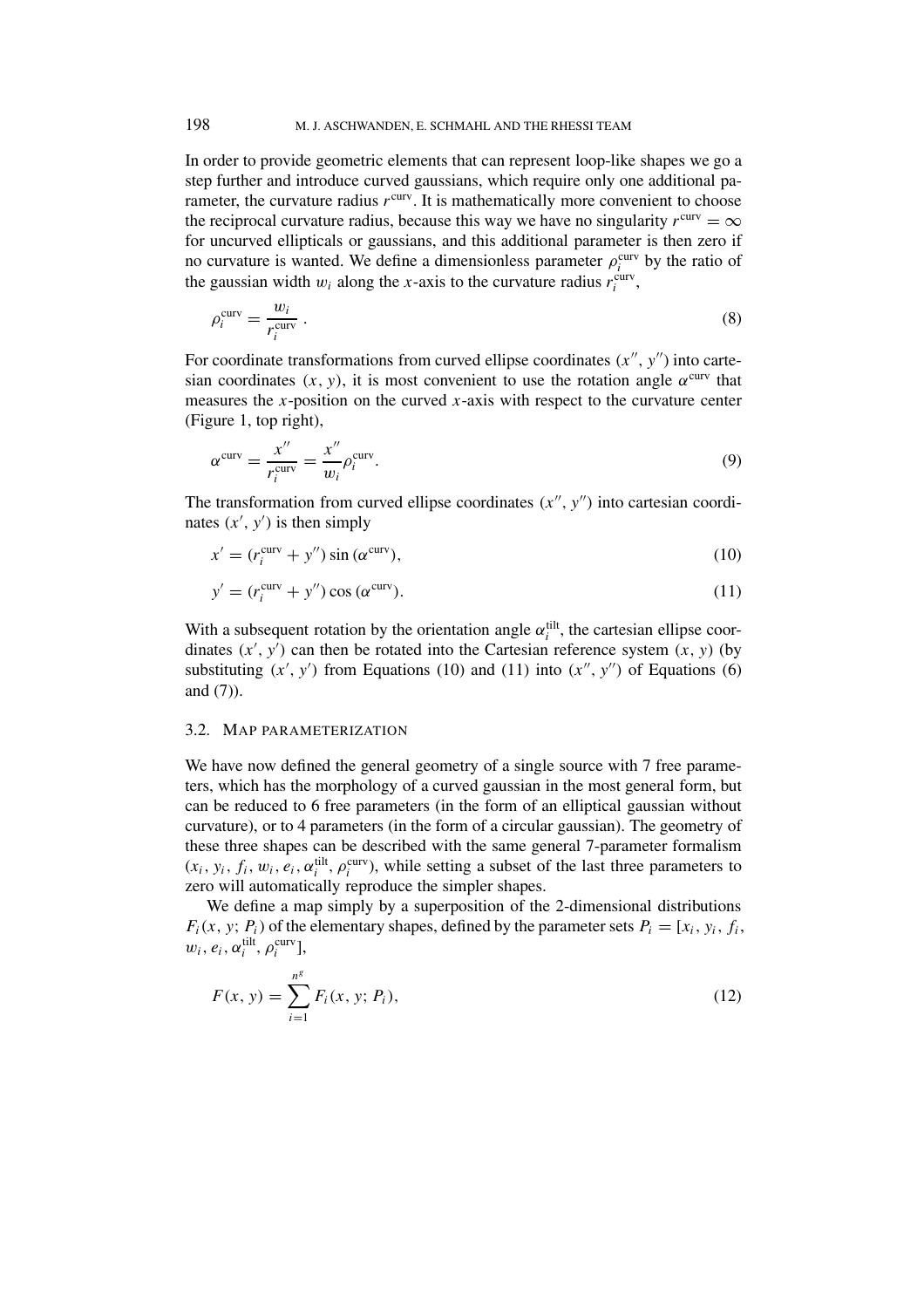with  $n<sup>g</sup>$  the number of gaussian sources (or elementary shapes). The total number of free parameters of such a parameterized map is

$$
n^{\text{free}} = n^g \times n^{\text{par}} - 1,\tag{13}
$$

where  $n<sup>par</sup>$  represents the number of parameters per source (i.e.,  $n<sup>par</sup> = 4$  for circular gaussians,  $n<sup>par</sup> = 6$  for elliptical gaussians, and  $n<sup>par</sup> = 7$  for curved gaussians). The total number of free parameters is reduced by 1, because the total flux of the map can be normalized to unity  $[I^{\text{norm}}(x, y) = I(x, y) / \int I(x, y) dx dy]$ , having the physical unit of 1 photon count per map. The total number of photons can be obtained by summing the time profiles,  $N_l^{\text{phot}} = \sum_{k=1}^{N_l} N_l^{\text{obs}}(t_k)$  for each detector  $l = 1, \ldots, 9$ . A map in physical units of photons per pixel and per detector can then simply be retrieved by scaling the normalized map with the averaged photon number per detector, i.e.,  $I(x, y) = I^{\text{norm}}(x, y) \times \langle N_l^{\text{phot}} \rangle$ . The standard unit used in RHESSI software is also normalized by time, the detector area, and arc  $\sec^2$  of a pixel, i.e., photons  $s^{-1}$  cm<sup>-2</sup> arc sec<sup>-2</sup>.

Some examples of such parameterized maps are shown in Figure 1, including a single gaussian source (4 parameters), double gaussian sources (8 parameters), a double source with a loop (14 parameters), and a Masuda-type flare (Masuda *et al.*, 1994) with an additional above-the-loop-top source (18 parameters).

#### **4. Forward-Fitting Algorithm**

#### 4.1. PIXELIZED AND UNPIXELIZED APPROACH

We describe now the mathematical and numerical formalism of the basic *forwardfitting method*, as currently implemented in the RHESSI software (since release on 4 January 2000), a package in the Interactive Data Language (IDL)-based Solar SoftWare (SSW) (Freeland and Handy, 1998). This approach is also called the *pixelized forward-fitting method* because the spatial distribution of the photon flux  $F(x, y)$  is modeled as a function of a coordinate grid  $(x, y)$  with regular spacing, either in cartesian  $(x, y)$  or polar coordinates  $(r, \vartheta)$ . An *unpixelized forward-fitting method* has been proposed, where an image of the photon flux can be reconstructed with a set  $(i = 1, \ldots, n)$  of *n* point or gaussian sources at positions  $(x_i, y_i)$ , without using the parameterization of a regular grid  $(x, y)$ . This second method is theoretically more efficient for image reconstruction, but is currently not implemented in the RHESSI software.

### 4.2. THE BASIC STEPS OF THE ALGORITHM

The algorithm is basically defined by the input, which consists of a list of timetagged photon events from the 9 detectors (packed in telemetry files) and the desired output in the form of a reconstructed map  $I(x, y)$ . This map should be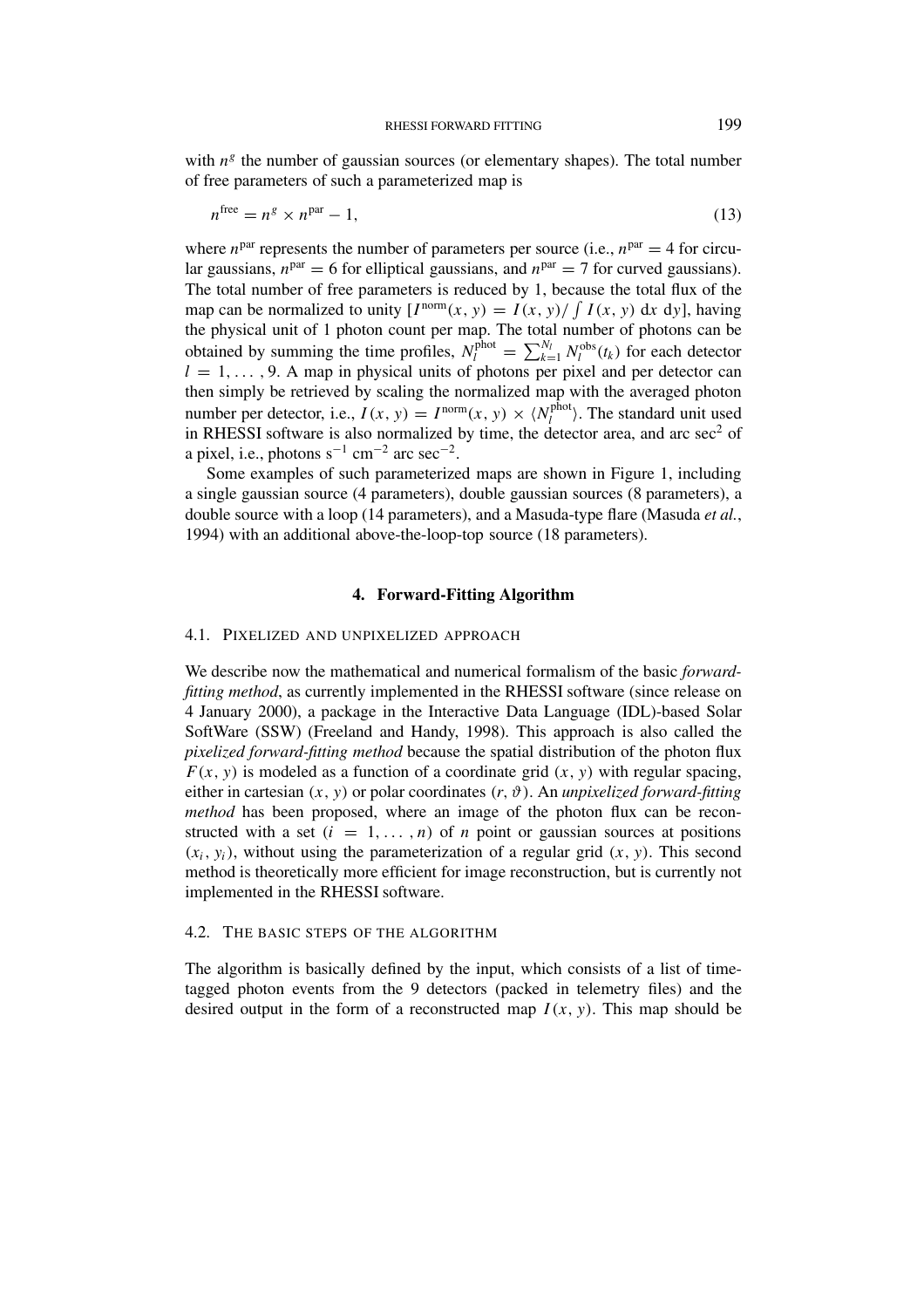

*Figure 2.* Flow chart of the numeric algorithm of forward fitting (see description of 10 basic steps in Section 4.2).

consistent with the observed count-rate time profiles, within the expected Poisson fluctuations. The algorithm consists of 10 basic steps (Figure 2). For the simulations here, an additional step is required beforehand, which includes the simulation of telemetry files from a model map (numbered as 'step 0' in the following scheme).

*Step 0:* selection of a set of model parameters  $P_i$ ,  $i = 0, \ldots, n^{\text{free}}$  that define a model map  $I^{\text{model,sim}}(x, y)$ . Simulation of a list of photon events that are randomly distributed in time and reproduce the spatial 2D distribution prescribed by the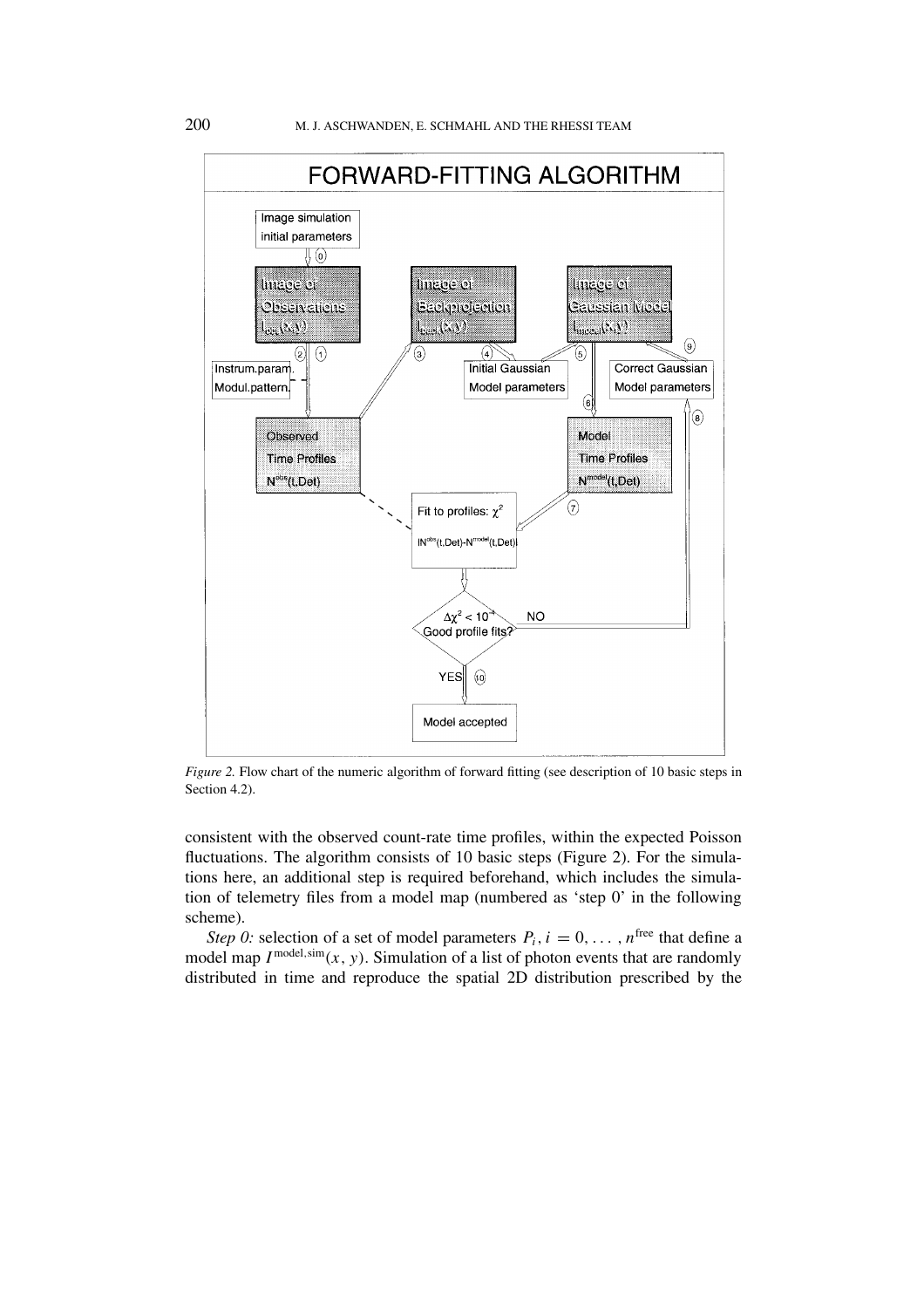model map. The time-tagged photon events are written out into telemetry files that have the same format as observations telemetered down from the spacecraft.

*Step 1:* time intervals  $[t_1, t_2]$ , energy intervals  $[E_1, E_2]$ , image size  $[N_x, N_y]$ , image offset from Sun center  $[X_{\text{offset}}, Y_{\text{offset}}]$ , and pixel resolution  $\Delta x$  are selected for desired image reconstruction.

*Step 2:* from the telemetry files, a binned event list is created, and then from the aspect solution, livetime calculations and instrumental calibration tables, a calibrated event list is created,  $N^{obs}(t_k, D_l)$  (for time bins  $t_k$  and detectors  $D_l, l =$ 1*,... ,* 9), and the corresponding modulation patterns are calculated, *Mijkl* (for each pixel  $x_i$ ,  $y_i$ ).

*Step 3:* a *back-projection* (Hurford *et al.*, 2002) is performed from the calibrated event list to obtain an initial first-guess map  $I^{BP}(x, y)$  for the forward-fitting procedure.

*Step 4:* the back-projection map  $I^{BP}(x, y)$  is decomposed into circular source components (see Figure 4 and description on CD-ROM) in order to determine a first-guess value of the number  $(n_g)$  of gaussian components and their spatial positions. These are used to specify an initial set of gaussian parameters  $P_i$ ,  $i =$  $0, \ldots, n^{\text{free}}$  (for a small number of gaussian source components).

*Step 5:* based on the first-guess gaussian parameters  $P_i$ ,  $i = 0, \ldots, n^{\text{free}}$ , a first model map  $I^{\text{model}}(x, y)$  is composed. It provides the input for the first iteration of the forward-fitting procedure. We normalize the model map to 1 photon count per image, i.e., by  $I^{model1, norm}(x, y) = I^{model, 1}(x, y) / \int I^{model1}(x, y) dx dy$ .

*Step 6:* the first model map  $I^{model}(x_i, y_i)$  is multiplied with the modulation pattern  $M_{ijkl}$  to obtain the modulation time profile  $P_{kl}$ ,

$$
P^{\text{model1}}(t_k, D_l) = M_{ijkl} I^{\text{model1}, \text{norm}}(x_i, y_j) . \qquad (14)
$$

This is then scaled into the same physical units as the observed time profiles, i.e., counts per time bin,

$$
N^{\text{model1}}(t_k, D_l) = R^{\text{phot}} \Delta t(D_l) q^{\text{trans}}(D_l) P^{\text{model},1}(t_k, D_l) , \qquad (15)
$$

where  $R<sup>phot</sup>$  represents the photon counts per s and per subcollimator (s<sup>-1</sup> SC<sup>-1</sup>),  $\Delta t_k(D_l)$  is the time bin used for detector  $D_l$ , and  $q^{\text{trans}}(D_l)$  is the bi-grid transmission factor of detector *Dl*.

*Step 7:* the values of the reduced  $\chi^2$  (or C-statistic, which is currently implemented in the code, see Appendix A for a description) is calculated between the observed time profiles  $N^{\text{obs}}(t_k, D_l)$  and the model time profiles  $N^{\text{model}}(t_k, D_l)$ ,

$$
\chi^2 = \frac{1}{n_{t'}} \sum_{k'=1}^{n_{t'}} \frac{[N^{\text{obs}}(t_{k'}) - N^{\text{model}}(t_{k'})]^2}{[\sigma^{\text{model}}(t_{k'})]^2},
$$
\n(16)

where the time series  $t_k$  from each detector  $D_l$  are concatenated  $[t_{k'} = t_k (D_1),$  $t_k$   $(D_2), \ldots, t_k$   $(D_9)$ ]*, k'* = 1*,...*,  $n_{t'}$  to obtain a single  $\chi^2$  value for a given image.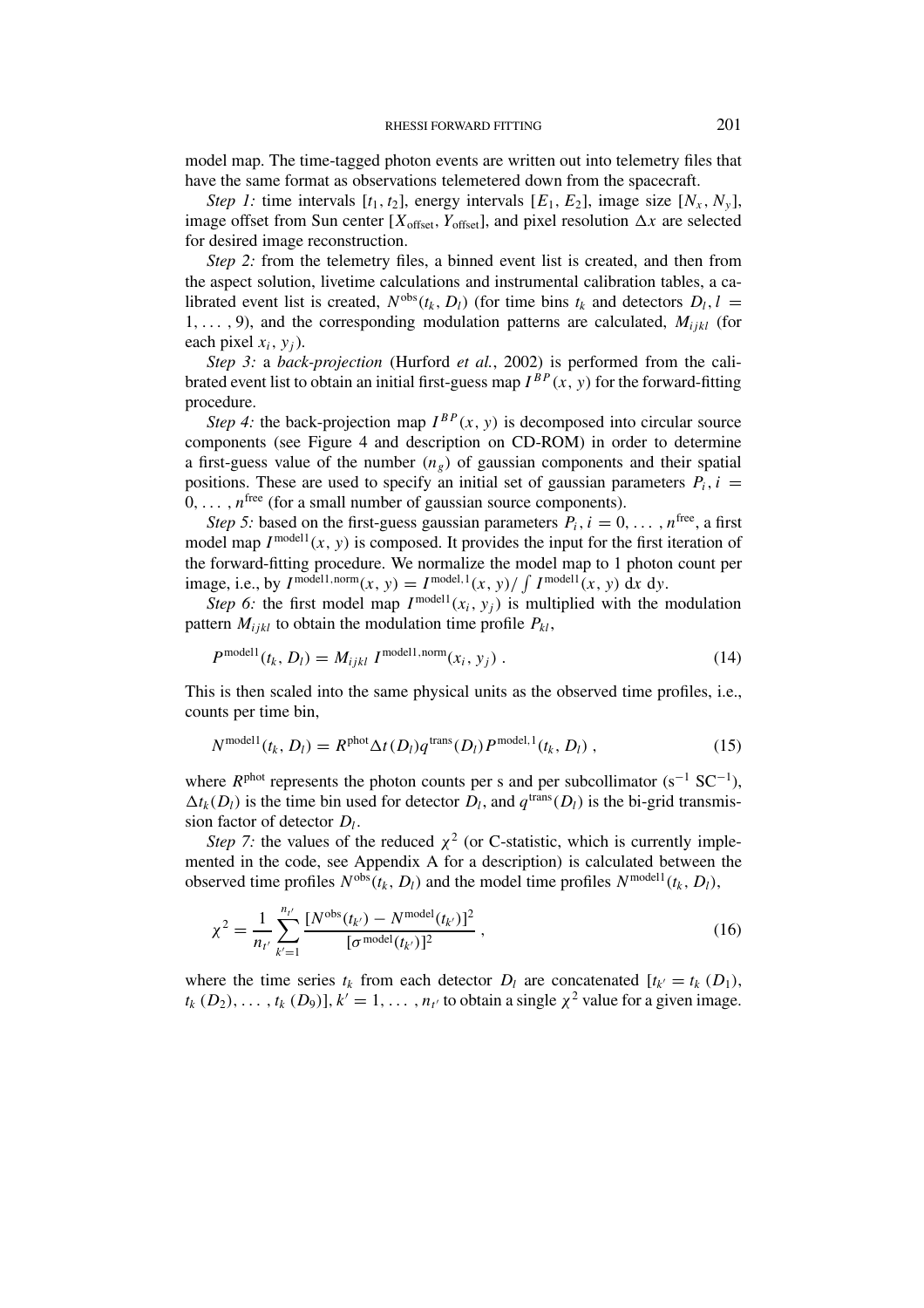The currently implemented method gives each spatial scale the same weight, by averaging the  $\chi^2$ 's from each detector.

*Step 8:* the parameters  $P_i$ ,  $i = 0, \ldots, n^{\text{free}}$  are varied in all  $(n^{\text{free}})$  dimensions and the change of  $\chi^2$  (or C-statistic),  $\Delta C = C(P_i + \Delta P_i) - C(P_i)$ , is calculated. A new parameter set  $P_i^{\text{new}} = P_i - \Delta P_i(\partial C/\partial P_i)$  is calculated from the steepest gradient of  $\chi^2$  in the *n*<sup>free</sup>-dimensional parameter space, so that the new parameter set  $P_i^{\text{new}}$  points in the direction where *C* decreases most rapidly. The search for a local minimum in the direction of the steepest gradient is performed by increasing the steps  $\Delta P_i$  by powers of 2 and using a cubic spline fit of  $C(P_i^{\text{new}})$ . The set of parameters  $P_i^{\text{new}}(\text{min}[C])$  associated with the local minimum of *C* is used as the starting point for the next iteration cycle of the forward-fitting procedure.

*Step 9:* the next model map  $I^{model2}(x_i, y_i)$  is calculated based on the new parameter set  $P_i^{\text{new}}, i = 0, \ldots, n^{\text{free}}$  and steps 6–8 are repeated iteratively until the change in *C* converges, e.g.,  $\Delta C < 10^{-4}$  per iteration cycle.

*Step 10:* after *n* iterations, the final map  $I^{model,n}(x, y)$  becomes the desired reconstructed map of the sources. In the case of the simulations, the final map  $I^{\text{model},n}(x, y)$  can be compared with the initial model  $I^{\text{model},\text{sim}}(x, y)$  used for creating the telemetry files (Step 0) to verify the fidelity of the reconstruction. In the case of real observations, the final solution may be compared with maps reconstructed using other methods such as CLEAN or the maximum entropy method (MEM). A self-consistency criterion between the reconstructed map and the observations is the convergence value of  $\chi^2$  or *C*-statistic, which should have values near unity, say within  $\leq 10\%$ . If the  $\chi^2$  or *C*-values are significantly above unity (provided there is no convergence problem to the global minimum), this would indicate that the model parameterization is not adequate to represent the data, and thus requires a more complex model.

This outline is only a formal description of the basic steps of the forward-fitting code (Figure 2). To understand the most efficient implementation, the accuracy and limitations of the solutions, and the convergence behavior of the algorithm, we provide more detailed information in the following subsections.

#### 4.3. LIMITS SET BY POISSON FLUCTUATIONS

It is a property of RHESSI image reconstruction algorithms that parameter changes are most significant in the first iteration steps, while later iterations near the convergence limit are less efficient and essentially are dominated by Poisson fluctuations. (For the purposes of this paper, we ignore background, cosmic rays and other types of noise, which in many cases have been found to be smaller than the Poisson fluctuations.) In the case of forward-fitting in particular, it is desirable to suppress those computation-expensive parts of the calculations that bluntly fit the Poisson fluctuations. A first important efficiency consideration is therefore to select only those detectors with time bins large enough to have a reasonable count-to-fluctuation ratio to be sensitive to the fitting algorithm.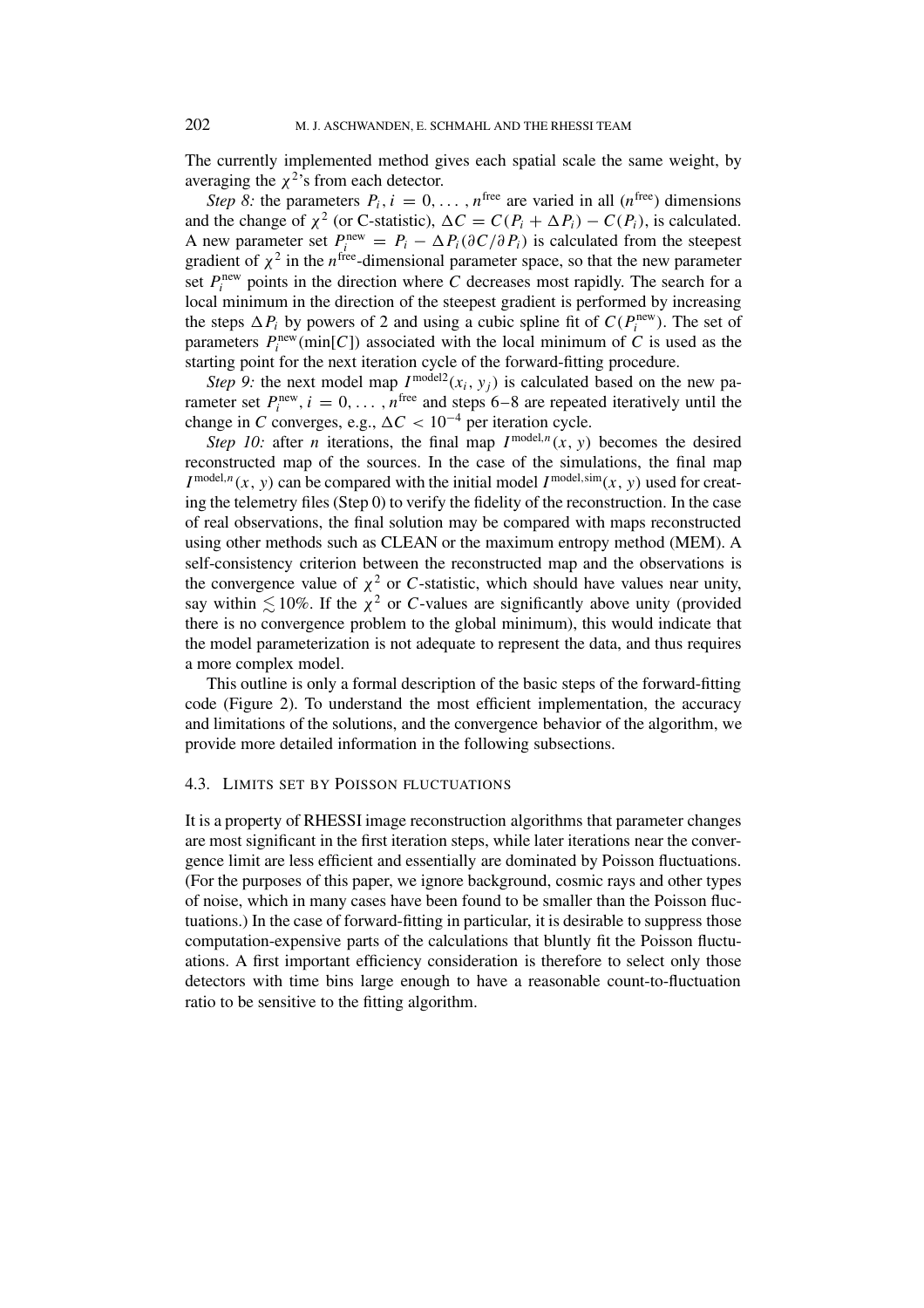The time profiles of the finest collimators have the greatest Poisson fluctuations, because with the standard RHESSI time-binning, the same number of photons (per detector) is spread out over a larger number of time bins (by the requirement of resolving the rotational modulation). Ignoring background, the amplitude of the fluctuations is entirely Poisson, i.e., count/fluctuations  $= \sqrt{N<sup>phot</sup>}$ , and the ratio (for standard binning) is smaller for the finer grids, because it decreases as  $C/F \sim \sqrt{\Delta t_i^{\text{bin}}}$ , where  $\Delta t_i^{\text{bin}}$  is the time bin length for detector *i*. For instance, if the coarsest grid gives a count/fluctuations ratio of 100:1, it will be 12:1 for the finest grid, because the default time bins vary by a factor of  $\Delta t_9^{\text{bin}}/\Delta t_1^{\text{bin}} = 64$ .

In order to decide which time profiles can be ignored in the forward-fitting procedure without significant loss of information, we define a significance criterion that is expressed by the ratio of its standard deviation  $\sigma^{r.m.s.}$  to the expected Poisson fluctuations  $\sigma$ <sup>Poisson</sup>. The r.m.s. fluctuation of a time profile  $N^{obs}(t_k, D_l)$  is composed of the variability due to the rotational modulation  $\sigma^{\text{mod}}$  and the photon count statistic *σ* Poisson,

$$
(\sigma^{\text{r.m.s.}})^2 = (\sigma^{\text{mod}})^2 + (\sigma^{\text{Poisson}})^2.
$$
 (17)

For instance, when the variability due to rotational modulation,  $\sigma^{\text{mod}}$ , falls below 20% of the counting fluctuations,  $\sigma^{\text{Poisson}}$ , the combined r.m.s. variability,  $\sigma^{\text{r.m.s.}} = \sigma^{\text{Poisson}} \times \sqrt{1 + 0.2^2} = 1.02 \sigma^{\text{Poisson}}$ , exceeds the Poisson fluctuations by 2% only. Any fitting method based on a  $\chi^2$ -criterion becomes quite insensitive at this level, because  $\chi^2 \sim (\sigma^{\text{Poisson}})^{-2}$  (Equation (16)) varies then by 4% only, which has little significance in judging the goodness of a fit. Therefore, we adopt a threshold criterion of

$$
\left(\frac{\sigma^{\text{r.m.s.}}}{\sigma^{\text{Poisson}}}\right) \ge 1.02,\tag{18}
$$

to select detectors that have time profiles with modulation large enough to be usable by the forward-fitting procedure. This criterion is equivalent to

$$
\left(\frac{\sigma^{\text{mod}}}{\sigma^{\text{Poisson}}}\right) \ge \sqrt{(1.02^2 - 1)} = 0.2 \ . \tag{19}
$$

The average counts per time bin is  $N_l^{obs} = R^{phot} \Delta t_l q_l^{trans}$  (see Equation (15)), while the total number of events in the time interval  $(t_2 - t_1)$  is  $N_l^{\text{tot}} = R^{\text{phot}}(t_2 - t_1)q_l^{\text{trans}}$ . For Poisson statistics, with  $n = N_l^{\text{tot}}$  events and a mean of  $\langle x \rangle = N_l^{\text{obs}}$  the standard deviation from the mean is  $\sigma = \sqrt{\langle x \rangle}$  (Bevington, 1969, p. 33), and thus

$$
\sigma_l^{\text{Poisson}} = \sqrt{N_l^{\text{obs}}} = [R^{\text{phot}} q_l^{\text{trans}} \Delta t_l]^{1/2}.
$$
\n(20)

In Figure 3 we compare the r.m.s.  $\sigma_l^{\text{Poisson}}$  with the fluctuations due to rotational modulation  $\sigma_l^{\text{mod}}$ , which is

$$
\sigma_l^{\text{mod}} \approx 0.5 \ \varepsilon_l^{\text{mod}} N_l^{\text{obs}} \tag{21}
$$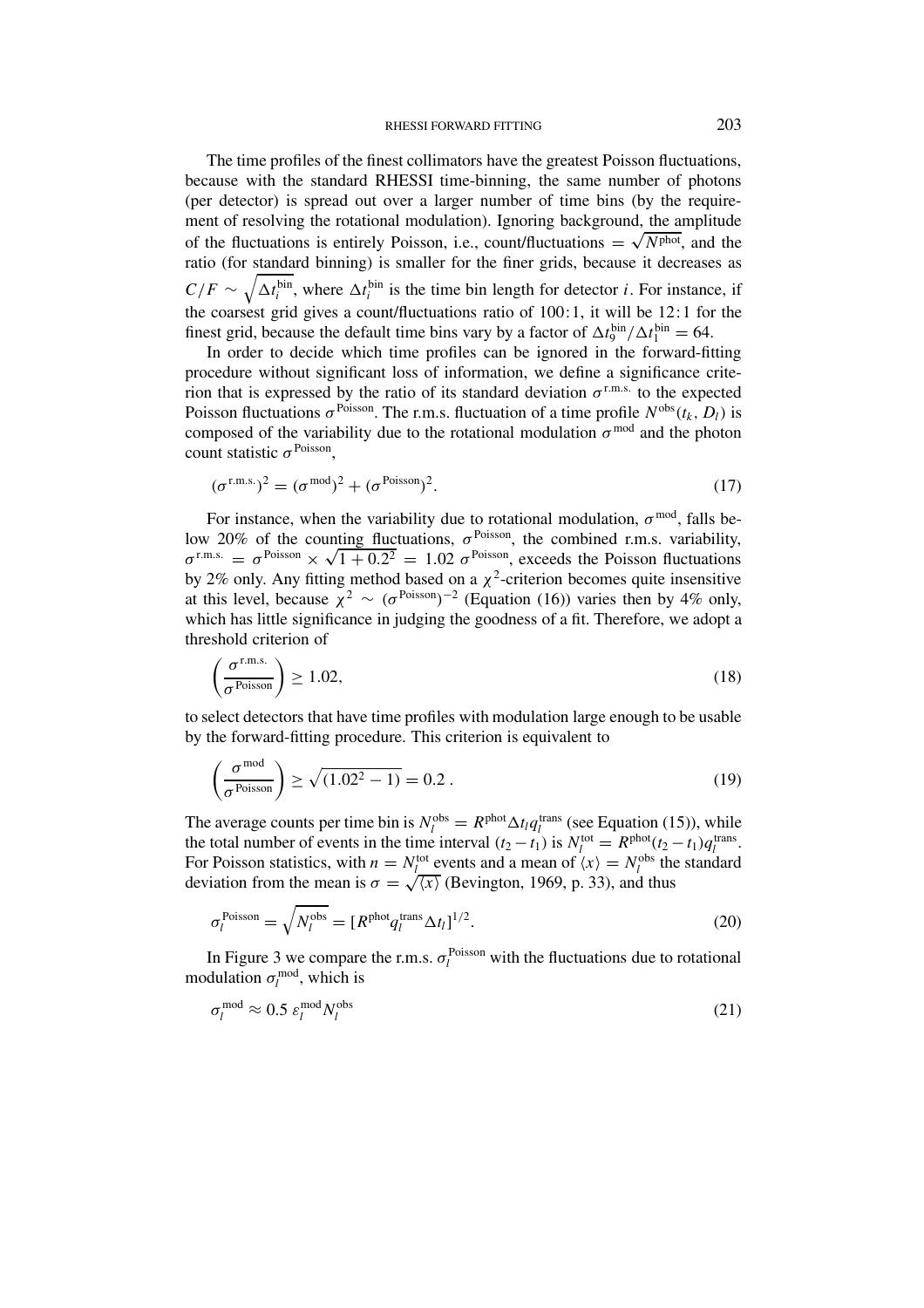

*Figure 3.* The r.m.s. fluctuations of observed time profiles  $N^{obs}(t_k, D_l)$  as a function of the photon count rate *R* (*thick lines*), modeled in terms of two components: the photon counting r.m.s. fluctuations  $\sigma^{\text{Poisson}} \sim \sqrt{R}$  (*thin lines*), and the r.m.s. fluctuations due to the rotational modulation *<sup>σ</sup>* mod <sup>∼</sup> *<sup>R</sup>* (*dashed lines*). Each component is shown for each detector *<sup>l</sup>*, *<sup>D</sup>*1*,... ,D*9, where the coarsest detector *D*<sub>9</sub> represents the topmost lines. Note that the photon Poisson fluctuations dominate for small photon count rates  $R_l$ . The limit  $R_l^{\text{min}}$  where the rotational modulation exceeds 20% of the Poisson fluctuations is indicated with a *vertical line* for each detector. These values of  $R_l^{\text{min}}$ , which represent lower limits for the photon rate where rotational modulation is detectable in the time profiles, are also listed in Table I.

for the 9 detectors  $(l = 1, ..., 9)$  and modulation efficiency  $\varepsilon_l^{\text{mod}} (\leq 1.0)$ . From the requirement that the variability due to rotational modulations exceeds the Poisson fluctuations by 20% (Equation (19)), we can infer a requirement for a minimum photon rate to produce significant modulations in the detectors. Combining Equations  $(19)$ – $(22)$  we find

$$
N_l^{\text{obs,min}} \ge \left(\frac{0.2}{0.5\varepsilon_l^{\text{mod}}}\right)^2 = \frac{0.16}{(\varepsilon_l^{\text{mod}})^2},\tag{23}
$$

which yields a minimum photon rate  $R_l^{\text{min}}$  of

$$
R_l^{\min} \ge \frac{N^{\text{obs,min}}}{q_l^{\text{trans}} \Delta t_l} \approx \frac{10^3}{\sqrt{3}^{l-1}}.
$$
\n(23)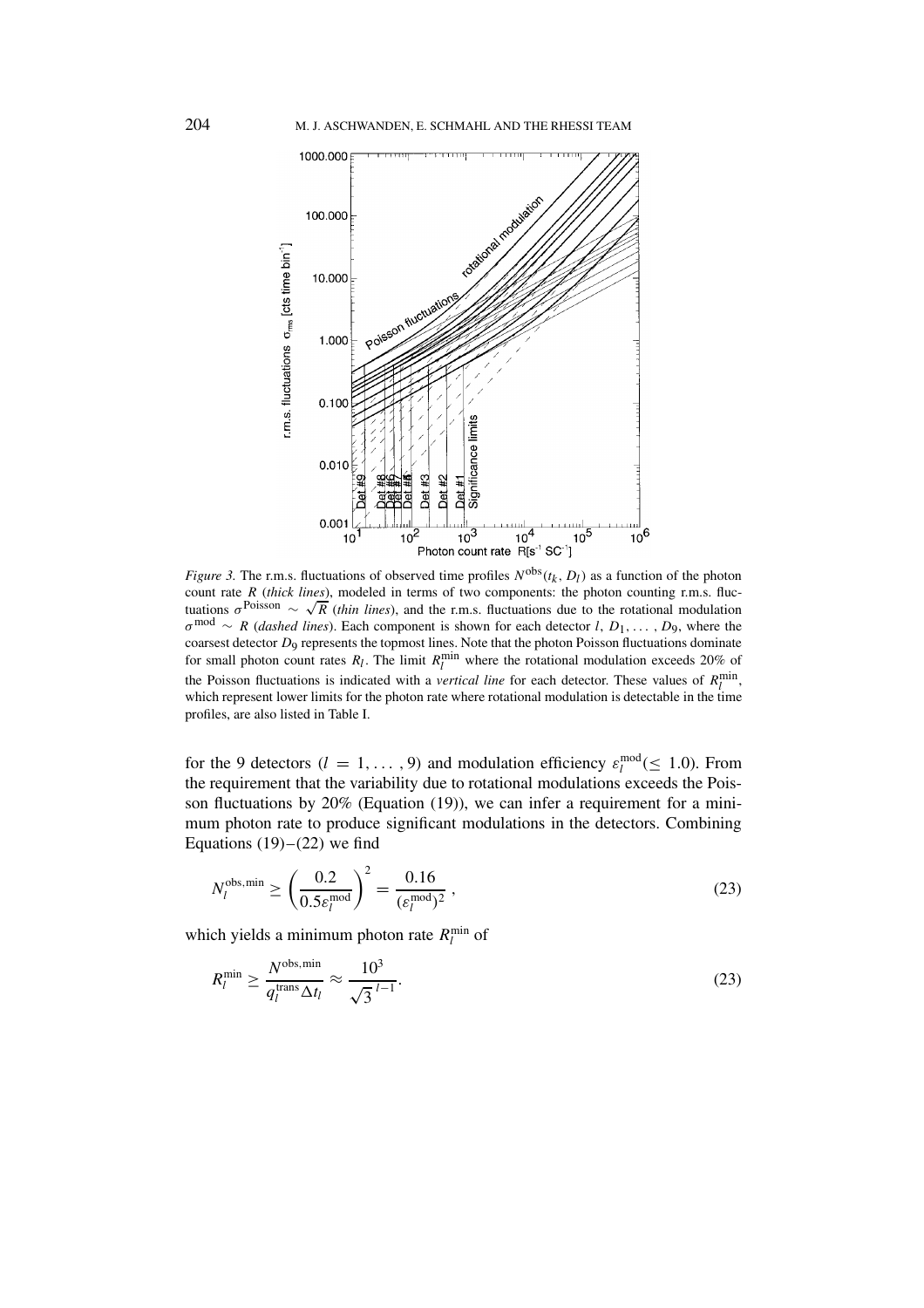These limits are indicated in Figure 3 and tabulated in Table I, ranging from  $R_1^{\text{min}} \geq$ 900 counts s<sup>-1</sup> SC<sup>-1</sup> for the finest detector No. 1 to  $R_9^{\text{min}} \ge 17$  counts s<sup>-1</sup> SC<sup>-1</sup> for the coarsest detector No. 9. These count rate limits are derived for 100% modulation efficiency, but would be higher for source sizes that are comparable or larger than the collimator resolution, where the modulation efficiency drastically drops. They would also be higher at higher energies because the grids become transparent, and at lower energies for the finest grids because of diffraction effects.

The count-rate limits  $R_l^{\text{min}}$  for different detectors *l* (indicated in Figure 3 and listed in Table I) save a lot of computational effort. For instance, if a weak flare with a relatively low count rate of  $R<sup>phot</sup> = 100$  counts s<sup>-1</sup> SC<sup>-1</sup> is observed, we see immediately (Table I) that this count rate is below the requirement  $R_l^{\text{min}}$  of significant modulation for detectors Nos. 1–5. We need therefore only to consider detector Nos. 6–9 for image reconstruction. The number of time bins from detectors Nos. 6  $-9$  is  $\sum_{i=6}^{9} N_i^{\text{bin}} = 1408$ , and thus a factor of  $(17792/1408) = 12.6$  smaller compared with the number of time bins from all detectors Nos. 1–9, making the computation a factor of  $\approx$  12 faster (since the computation of modulation profiles scales linearly with the number of time bins).

### 4.4. DECOMPOSITION OF BACKPROJECTION MAPS

For the first guess of source positions the forward-fitting algorithm makes use of a backprojection map (Hurford *et al.*, 2002), by iterative decomposition of the strongest peaks in the backprojection map. The exact peak location  $(x_i, y_i)$  is determined with sub-pixel accuracy by parabolic interpolation of the maximum in both *x*- and *y*-direction. An example with a detailed description of the procedure is given in Figure 4 on the CD-ROM.

### 4.5. PARAMETER OPTIMIZATION IN FORWARD-FITTING

The forward-fitting method requires the optimization of  $n^{\text{free}}$  parameters until the modulation time profiles resulting from the model map are consistent with the observed time profiles  $N^{obs}(t_k, D_l)$ . For simple maps, e.g., the examples shown in Figure 1, this task consists in the optimization of 3–18 free parameters. The minimization of the  $\chi^2$  or *C*-statistic of a parameter set  $(P_i)$ ,  $i = 1, \ldots, n^{\text{free}}$  requires the calculation of a modulation profile  $N^{\text{model}}(t_k, D_l)$  for each new trial of a model map  $I(x, y; P_i)$ , in order to calculate the  $\chi^2$  or *C*-statistic of a new parameter set *(Pi)*. We developed a variant of the multi-dimensional *downhill simplex method* (Press *et al.*, 1986, p. 289), which is described in some detail in Figure 6 on the CD-ROM.

#### 4.6. NUMERICAL SIMULATIONS AND TESTS

In this study we performed tests using some 500 simulations with image reconstructions by the forward-fitting method. To obtain statistics on the accuracy of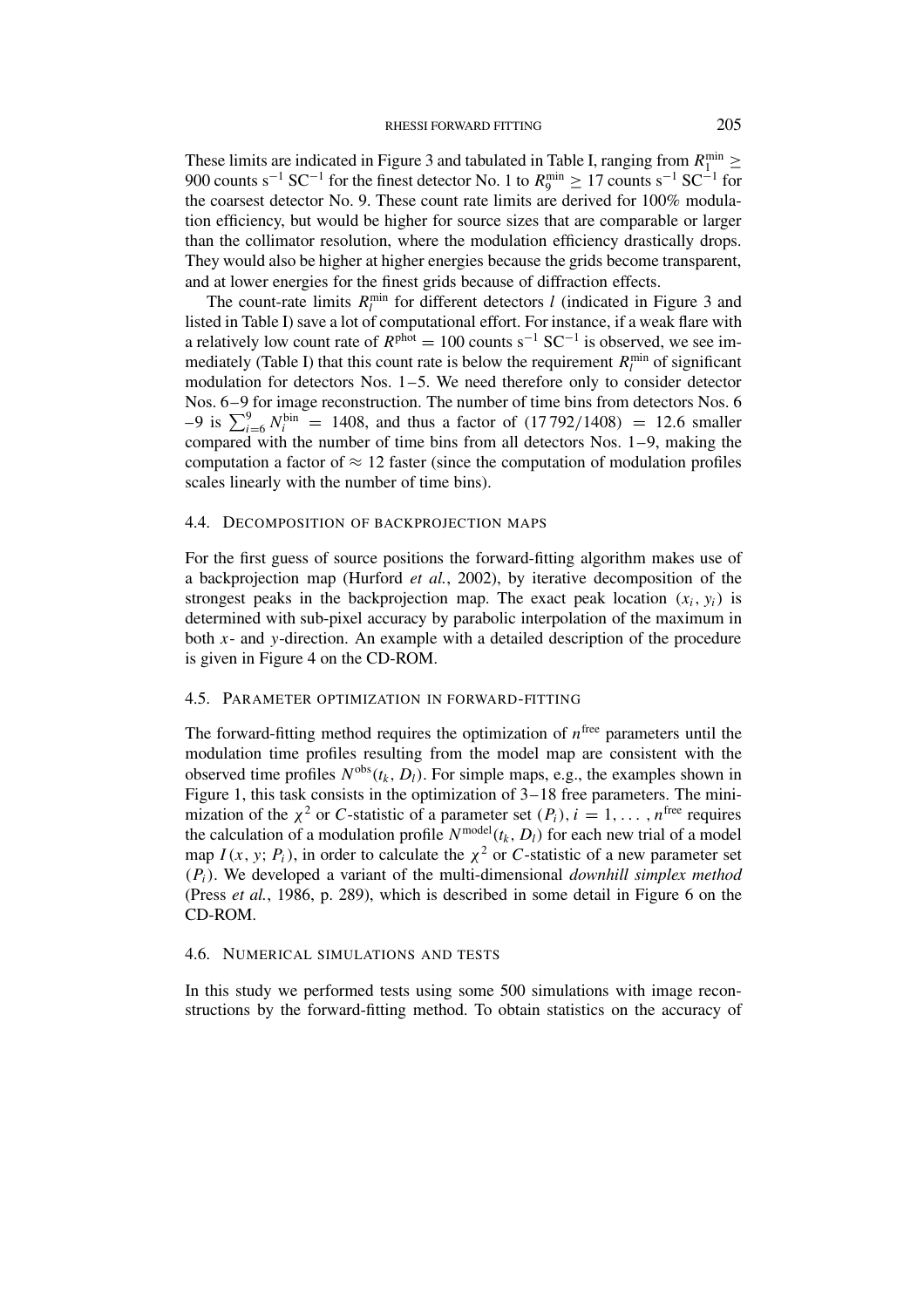reconstruction we simulated basic maps that contain one or two circular gaussian sources, which can be quantified by 4 or 8 free parameters. A few simulations with more complex source topologies were also performed as a feasibility test, i.e. with triple, quadruple, elliptical, and curved elliptical sources. The results of the tests are reported in more detail in the accompanying CD-ROM (Figures 5–13). We tested mainly the accuracy  $\Delta r_i$  of the reconstructed source positions  $(x_i, y_i)$ , widths  $(w_i)$ , and flux amplitudes (*ai*) for model maps with 1 or 2 gaussian sources, and obtained uncertainties that scale with the square root of the count rate *R*,

$$
\frac{\Delta r_i}{w_i} = \frac{\sqrt{(x_i^{\text{fit}} - x_i^{\text{sim}})^2 + (y_i^{\text{fit}} - y_i^{\text{sim}})^2}}{w_i^{\text{sim}}} = \sigma_r \left(\frac{R}{10^4}\right)^{-1/2},\tag{24}
$$

$$
\frac{\Delta w_i}{w_i} = \frac{(w_i^{\text{fit}} - w_i^{\text{sim}})}{w_i^{\text{sim}}} = \sigma_w \left(\frac{R}{10^4}\right)^{-1/2}.
$$
\n(25)

The results can be summarized as follows. For double-source simulations, a forward-fitting solution with two gaussians was found in 90 cases, using a fully automated computation mode without human interaction. For uncontaminated statistics of errors, we excluded cases with insufficient separation and cases with weak secondary sources. For a count rate of  $R = 10^4$  counts s<sup>-1</sup> SC<sup>-1</sup>, two gaussian centroid positions could be reconstructed with automated forward-fitting with a typical positional accuracy of  $\sigma_r \approx 10-20\%$  of their gaussian width, and a width accuracy of  $\sigma_w \approx 5\%$ . The total photon flux was typically retrieved with an accuracy of  $\approx 1\%$ . Overlapping double sources or weak sources with a contrast of less than 1:20 are less reliably reconstructed. The details of the accuracy tests are provided in Figures 8–13 on the accompanying CD-ROM.

### 4.7. APPLICATIONS

The six different image reconstruction algorithms currently supported by the RHESSI software each have different advantages and disadvantages. Image reconstruction with forward-fitting has the specific property that it places all the flux into the prescribed number of gaussian source components, and thus has a high photometric accuracy because no flux is spread into noisy residuals (ignoring the detector background). Another specific property is that the determined source positions are more stable than in other imaging algorithms. This is because the fitted gaussians are sensitive to the centroid position. For these reasons, forward-fitting is especially well suited to measure small differential changes of source positions in time or energy. A possible application for small differential changes in source positions as a function of time is the separation of flare loop footpoints. This is expected to increase systematically in the Kopp–Pneuman model (Kopp and Pneuman, 1976) due to the rise of the X-type reconnection point. Previous measurements, based on *Yohkoh* HXT images, showed a mixed trend, where only half of the flares showed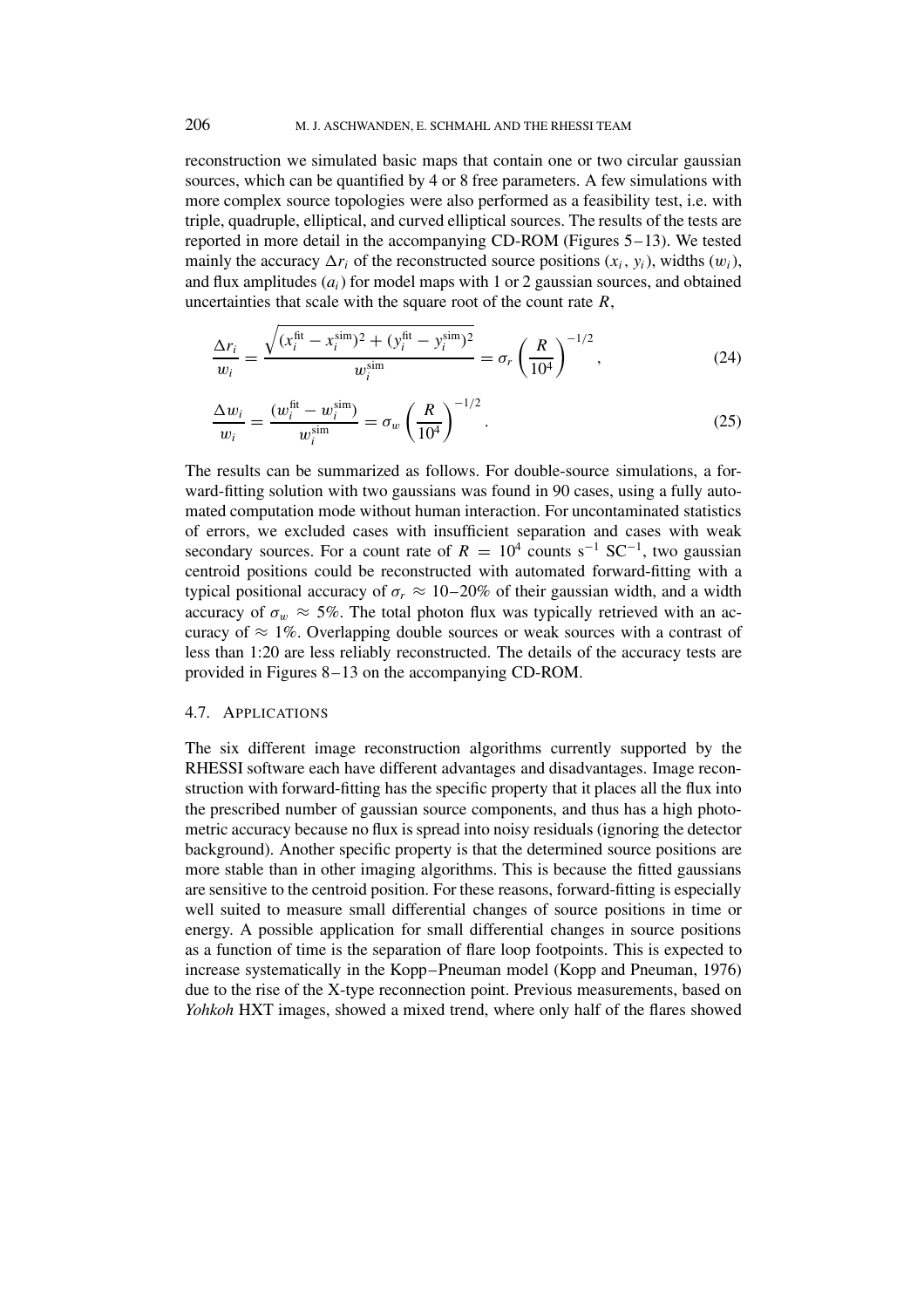evidence for the predicted increase in footpoint separation with time (Sakao, 1998). Another possible application for small differential changes in source positions is the energy-dependent altitude of footpoint sources, which can be measured most favorably near or above the limb. Such accurate height measurements can constrain the energy loss of precipitating electrons in the chromosphere and can be used to infer a chromospheric density model (Brown, Aschwanden, and Kontar, 2002; Aschwanden, Brown, and Kontar, 2002).

### **5. Summary and Conclusions**

We described a newly-developed forward-fitting method to reconstruct images from the RHESSI telescope for simple source morphologies that can be represented by a superposition of multiple gaussians. We performed some 500 numerical simulations of model source geometries and compared the forward-fitted images with the model images in order to quantify the fidelity of the image reconstruction, the accuracy of the retrieved physical parameters, the maximum spatial resolution, and the convergence behavior. These tests, covered in detail in the accompanying RHESSI CD-ROM, represent a basic reference for all other RHESSI image reconstruction algorithms, providing error bars and quantitative uncertainties that are important for the scientific interpretation of hard X-ray images from RHESSI. The results of the forward-fitting method can be summarized as follows:

(1) Using circular, elliptical, and curved gaussians, most of the so far observed hard X-ray maps of solar flares can be represented by a relatively small number of free parameters, e.g.,  $n^{\text{free}} = 3$  for a single source,  $n^{\text{free}} = 7$  for double sources,  $n^{\text{free}} = 14$  for double footpoint flares with loop-top hard X-ray emission, or  $n^{\text{free}} = 18$  for Masuda-type flares. The current implementation of the forwardfitting code is designed to reconstruct hard X-ray images for this variety of source morphologies.

(2) The minimum count rate required for a detector to produce modulation large enough for the current forward-fitting algorithm to work is approximately  $R_l^{\text{min}} =$  $1000/\sqrt{3}^{(i-1)}$  counts s<sup>-1</sup> SC<sup>-1</sup> for detector *l* = 1,..., 9, e.g.,  $R_1^{\min} \approx 1000$ counts s<sup>-1</sup> SC<sup>-1</sup> for the finest grid (detector No. 1), and  $R_9^{\text{min}} \approx 10 \text{ counts s}^{-1} \text{ SC}^{-1}$ for the coarsest grid (detector No. 9). For a given flare event with count rate *R*, detectors that have a count rate below this limit,  $R_l^{\text{min}} < R$ , should be discarded for image reconstruction by this method. This saves considerable computational effort.

(3) Test runs of forward-fitting with model maps containing a single gaussian source show that the relative accuracy of most gaussian parameters scales with the count/Poisson-fluctuation ratio, i.e.,  $\sim \sqrt{R}$ , with *R* being the photon count rate. The average accuracy in the reconstruction of single gaussian sources at a count rate of  $R = 10^4$  counts s<sup>-1</sup> SC<sup>-1</sup> is  $\approx$  5% (of the source width) for the position, and  $\approx$  3% for the gaussian source width. The accuracy depends primarily on the photon count rate and not at all on the chosen pixel size (as long as the source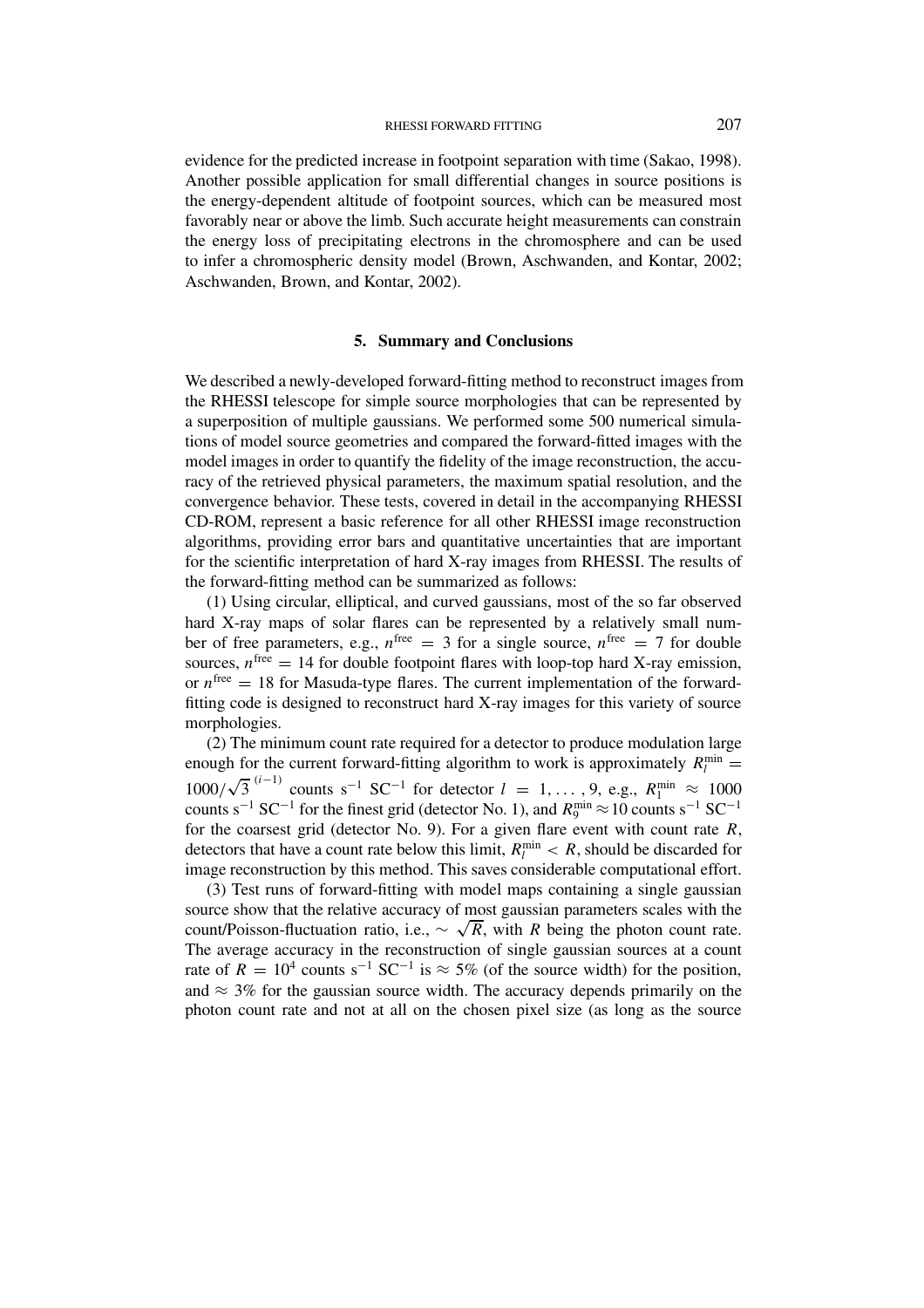is larger than the half pixel size). Subpixel accuracies in source position down to 1% can be achieved for count rates of  $R \approx 10^5$  counts s<sup>-1</sup> SC<sup>-1</sup>, slightly above the value at which the RHESSI attenuators automatically switch in. This allows efficient mapping to be performed with relative large pixel sizes without losing accuracy.

(4) Test runs of forward-fitting with model maps containing double gaussian sources demonstrate that the positions and widths can be reconstructed with almost the same accuracy as single source maps, unless there are source confusion problems or strong contrast  $(\leq 1:20$  for the weaker source). We find that the forwardfitting code converges to a  $\chi^2$  or *C*-statistic value that is equally consistent with the data as the model.

(5) The maximum spatial resolution that can be obtained with the forwardfitting technique for high count rates is FWHM<sup>min</sup>  $\approx 0.8$ ", which is about a factor of 3 below the nominal resolution of the finest grid, i.e.,  $FWHM_1^{res} = 2.3''$ .

(6) We find that the forward-fitting algorithm virtually always converges to the same solution as the model (used for the simulation of the telemetry data). The final *χ*2- and *C*-statistic values reached at the convergence limit, which are found in the range of  $0.95 \leq C \leq 1.1$ , are constrained by the Poisson fluctuation statistics of a particular event, and not by the convergence behavior of the forward-fitting code.

(7) Forward-fitting is especially well suited to measure small differential changes of source positions in time or energy. Possible applications are energy-dependent altitude measurements of energy loss near the limb, or footpoint separations during flares.

Future work with the forward-fitting method will include (1) the simulation of RHESSI telemetry data with more complex source morphologies (i.e., curved loops, Masuda-type flares), (2) combined spatial-spectral imaging, (3) combined spatial-temporal imaging, (4) fast imaging on time intervals shorter than a half spacecraft spin period, and quantitative comparisons with other RHESSI imaging methods.

#### **Acknowledgement**

Support for this work was provided by the NASA SMEX grant NAS5-98033 through University of California, Berkeley (subcontract SA2241-26308PG).

# **Appendix** *χ*<sup>2</sup> **and** *C***-Statistic for Sparse Sampling**

An observed time series of photon counts,  $f<sup>obs</sup>(t)$ , which is binned into time intervals of length  $\Delta t$ , so that the number  $n_i = f^{\text{obs}}[t_i < t < t_i + \Delta t]$  represents the photon counts in bin  $[t_i, t_i + \Delta t]$ , is modeled by an analytical function,  $f^{\text{model}}(t)$ ,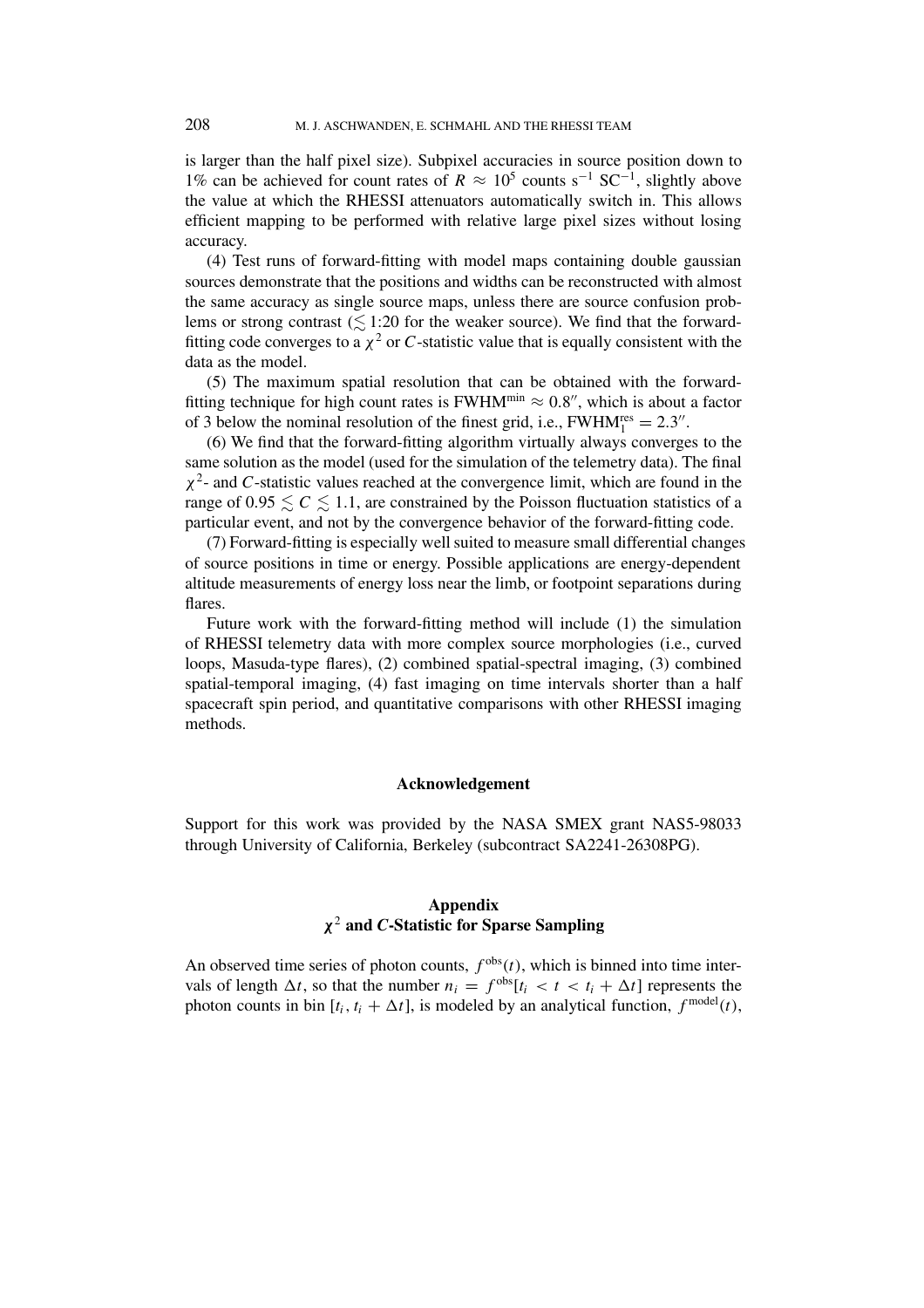which predicts an expectation value  $e_i = f^{\text{model}}[t_i < t < t_i + \Delta t]$  of photon counts in time bin *i*. In the limit of large-number counts,  $n_i \gg 0$ , Poisson statistics can be approximated by a gaussian distribution, which predicts an r.m.s. fluctuation of  $\sigma_i = \sqrt{e_i} \approx \sqrt{n_i}$ . The goodness of fit of a model can then be evaluated by the well-known *χ*<sup>2</sup>-statistic,

$$
\chi^2 = \frac{1}{N} \sum_{i=1}^{N} \frac{(n_i - e_i)^2}{\sigma_i^2} = \frac{1}{N} \sum_{i=1}^{N} \frac{(n_i - e_i)^2}{e_i},
$$
 (A1)

yielding a normalized value of  $\chi^2 \approx 1$  in the case when the model is consistent with the data, within the uncertainties of the expected fluctuations.

For sparse sampling, in particular when the observed time series  $n_i$  contains zero's or few counts, say  $n_i \lesssim 10$ , e.g., as it is the case for the default timebins of the finest RHESSI collimators, where the total photon counts are binned into some  $2^{12}$  = 4096 time bins (for the finest grids) to resolve the rotational modulation, the gaussian  $\chi^2$ -statistic is not appropriate anymore. Photon counting statistics for sparse sampling can be derived from the general probability function *P* as outlined by Cash (1979), which is

$$
P = \prod_{i=1}^{N} \frac{e_i^{n_i} e^{-e_i}}{n_i!}
$$
 (A2)

for a particular result *ni* given the correct set of *ei*. The likelihood ratio, called *Cstatistic* by Cash (1979), can be expressed in logarithmic form from Equation (A2),

$$
C_{\text{Cash}} = -2 \ln P = -2 \sum_{i=1}^{N} (n_i \ln e_i - e_i - \ln n_i!). \tag{A3}
$$

Let the theoretical model  $e_i(\Theta_1, \ldots, \Theta_p)$  be defined by *p* free parameters  $\Theta_i$ , *i* = 1,..., p. The best-fitting model is found by varying all p parameters  $\Theta_1, \ldots, \Theta_p$ until the *C*-statistic reaches a minimum, which we denote by  $(C_{\min})_p$ . Now, during the iterative fitting procedure, only a partial subset of model parameters, say *q* parameters (with  $q < p$ ), may have already converged to the true solution,  $\Theta_1^T, \ldots, \Theta_p^T$ , so that  $\Theta_1, \ldots, \Theta_q$  are set to  $\Theta_1^T, \ldots, \Theta_q^T$ , while the remaining *p* −*q* parameters,  $\Theta_{q+1}, \ldots, \Theta_p$ , still need to be varied until a global minimum of *C* is reached. We denote this partial solution, where  $p - q$  parameters have already converged to the true solution  $\Theta_i^T$ , with the value  $(C_{\min})_{p-q}^T$ . According to Cash, quoting the theorem of Wilks (1938, 1963), the difference

$$
\Delta C = (C_{\min})_{p-q}^T - (C_{\min})_p \tag{A4}
$$

will be distributed as  $\chi^2$  with *q* degrees of freedom. Therefore, the quantity  $\Delta C$  can be used to establish a confidence criterion of the model *ei* to the data *ni*. Following Cash (1979), the term  $\ln(n_i!)$  of Equation (A3) drops out in the difference  $\Delta C$ , because only the parameters  $e_i(\Theta_1, \ldots, \Theta_p)$  are varied during the fitting procedure. Thus, it is more convenient to use the simplified statistic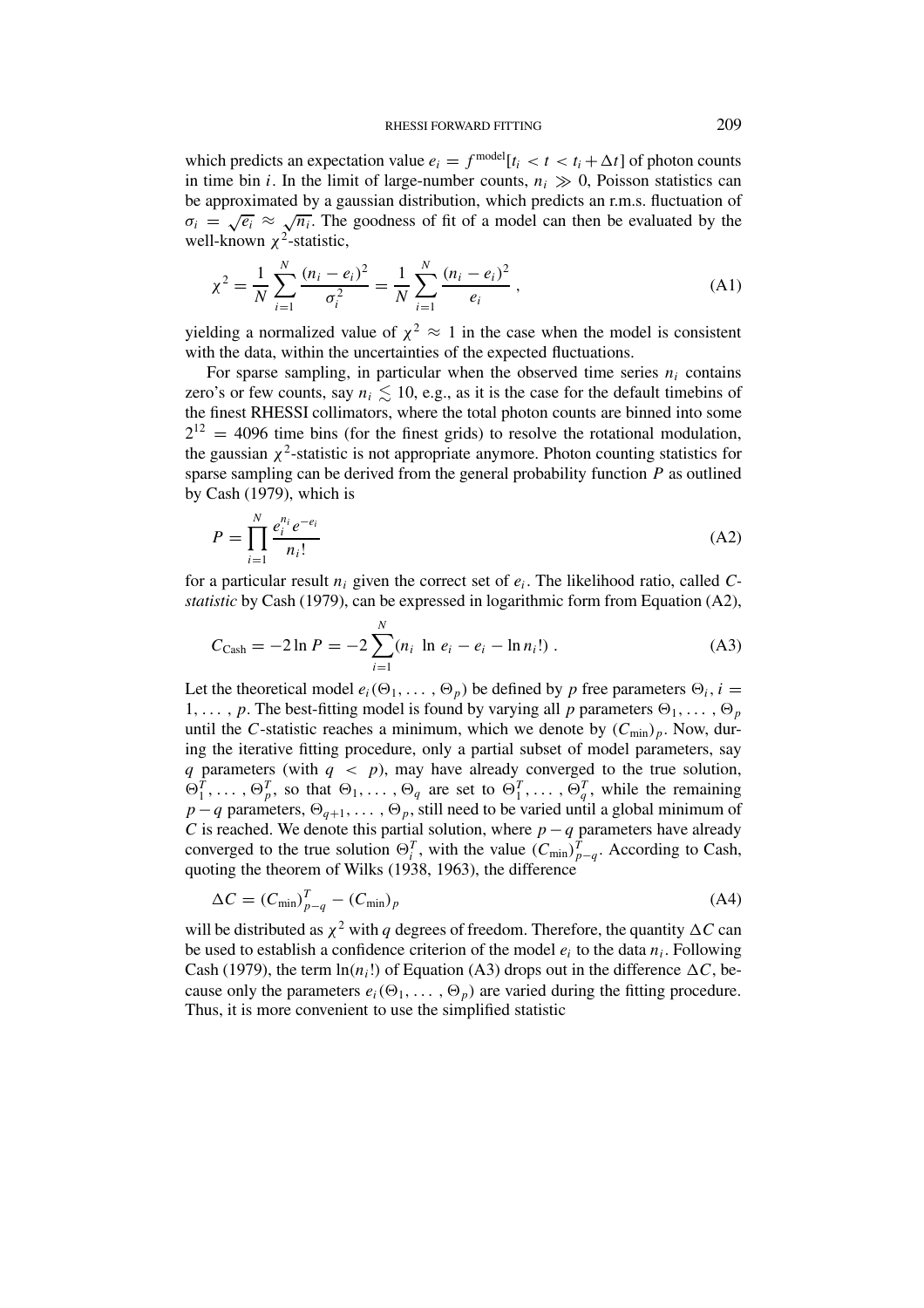210 M. J. ASCHWANDEN, E. SCHMAHL AND THE RHESSI TEAM

$$
C_{\text{simplified}} = -2 \ln P = -2 \sum_{i=1}^{N} (n_i \ln e_i - e_i) \,. \tag{A5}
$$

For the evaluation of the difference  $\Delta C$  in Equation (A4) we have the partially optimized term  $(C_{\min})_{p-q}^T$ ,

$$
(C_{\min})_{p-q}^T = -2 \sum_{i=1}^N (n_i \ln (e_i)_{p-q}^T - (e_i)_{p-q}^T), \qquad (A6)
$$

and the absolute minimum  $(C_{\min})_p$ , which represents the asymptotic limit when the data  $n_i$  perfectly match the model, i.e.,  $e_i = n_i$ ,

$$
(C_{\min})_p = -2 \sum_{i=1}^N [n_i \ln (n_i) - n_i]. \tag{A7}
$$

The combination of Equation  $(A4)$ – $(A6)$  yields then

$$
\Delta C = -2 \sum_{i=1}^{N} [n_i \ln (e_i) - e_i - n_i \ln (n_i) + n_i].
$$
 (A8)

Instead of the reduced  $\chi^2$ -statistic (A1), we can therefore use the equally simple C-statistic (where we drop the symbol  $\Delta$  for brevity),

$$
C := \frac{1}{N} \Delta C = \frac{2}{N} \sum_{i=1}^{N} \left[ n_i \ln \left( \frac{n_i}{e_i} \right) - (n_i - e_i) \right].
$$
 (A9)

This form has the advantage that, in addition to being asymptotic to  $\chi^2$ , C vanishes identically when the model fits the data exactly. Numerical care has to be taken for the time bins that contain zeros in the data,  $n_i = 0$ , in which case the mathematical relation  $n_i \ln(n_i) = 0$  has to be used to avoid the singularity  $\ln(n_i) \mapsto \infty$ . On the other hand, a singularity could arise when the model predicts zero counts,  $e_i = 0$ , but the observed counts are not zero,  $n_i \neq 0$ , because the term  $-n_i \ln(e_i)$  yields then infinity. It seems therefore to be recommendable to restrict the model fit to time intervals with a finite probability for photon counts, i.e.,  $e_i > 0$ .

#### **References**

Aschwanden, M. J., Brown, J. C. and Kontar, E. P.: 2002, *Solar Phys.*, this volume.

- Bevington, P. R.: 1969, *Data Reduction and Error Analysis for the Physical Sciences*, McGraw-Hill Book Co., New York.
- Brown, J. C., Aschwanden, M. J., and Kontar, E. P.: 2002, *Solar Phys.*, this volume.

Cash, W.: 1979, *Astrophys. J.* **228**, 939.

Dennis, B. R. *et al.*: 1996, *Proc. SPIE* **2804**, 228.

Freeland, S. L. and Handy, B. N.: 1998, *Solar. Phys.* **182**, 497.